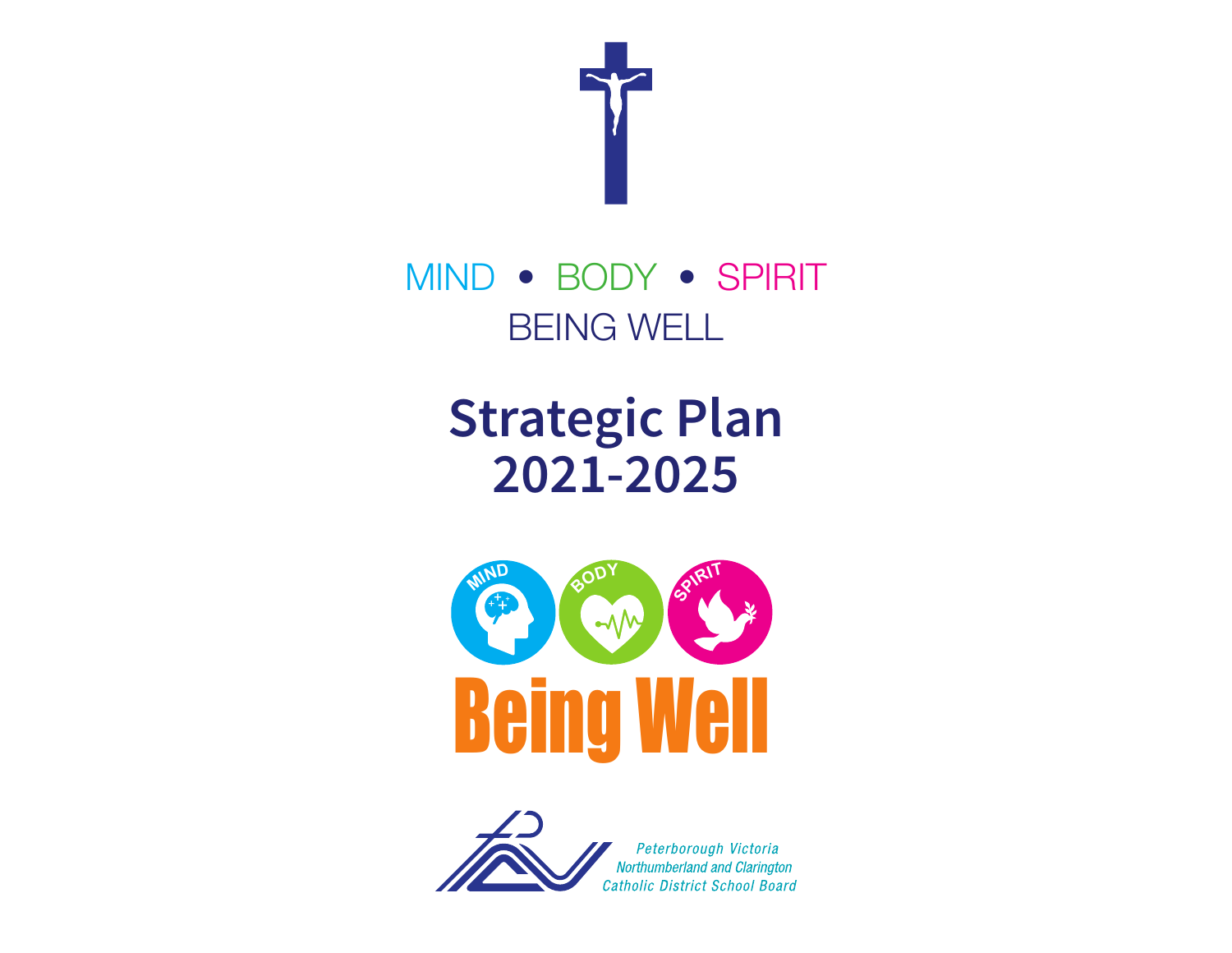

## **Table of Contents**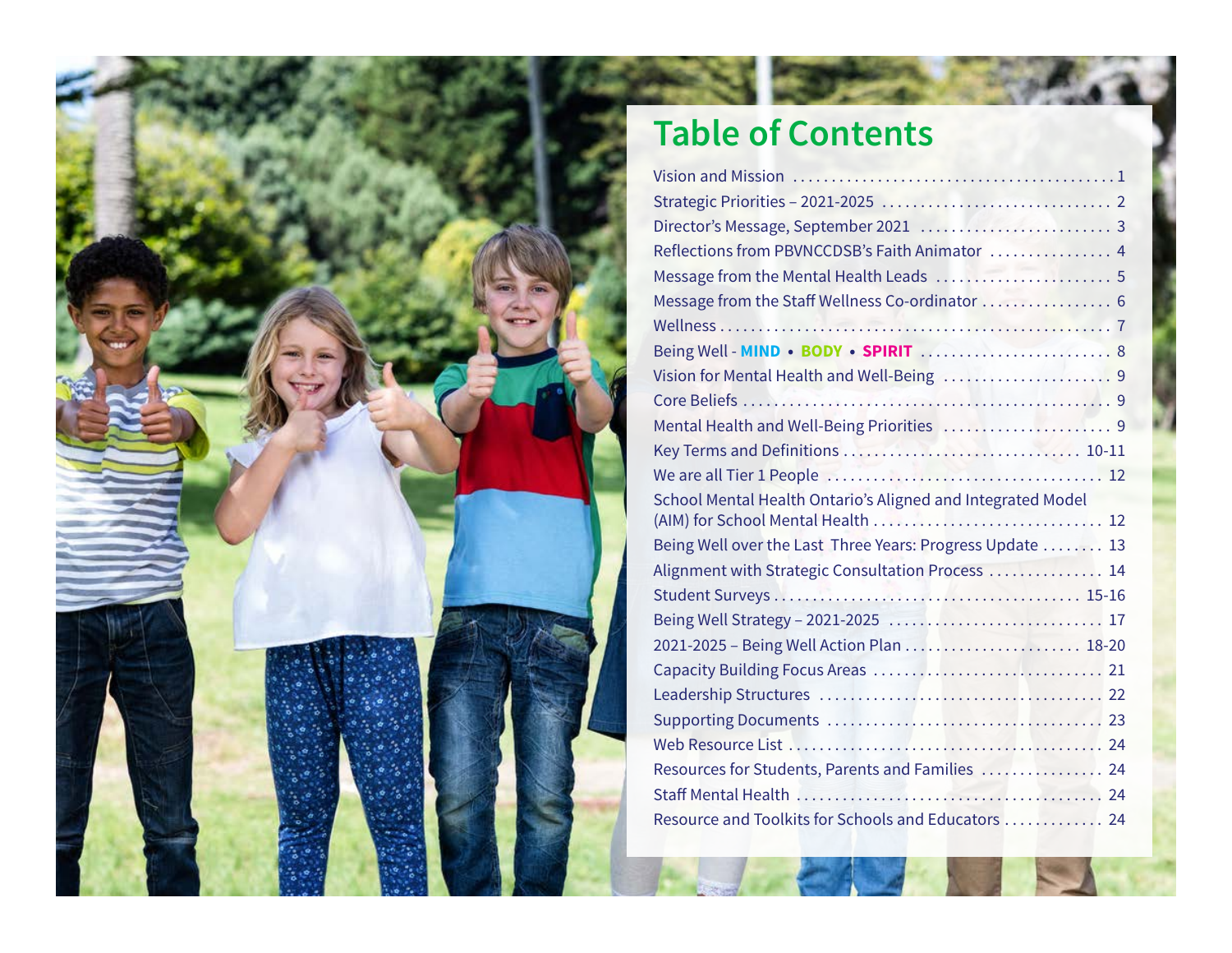## **Vision and Mission**

### **Vision**

Creating a culture of faith, hope and love to ensure equity and well-being.

### **Mission**

To accompany our students as we strive for excellence in Catholic Education.

We educate students in faith-filled, loving, safe, inclusive schools to develop the God-given abilities of each person.

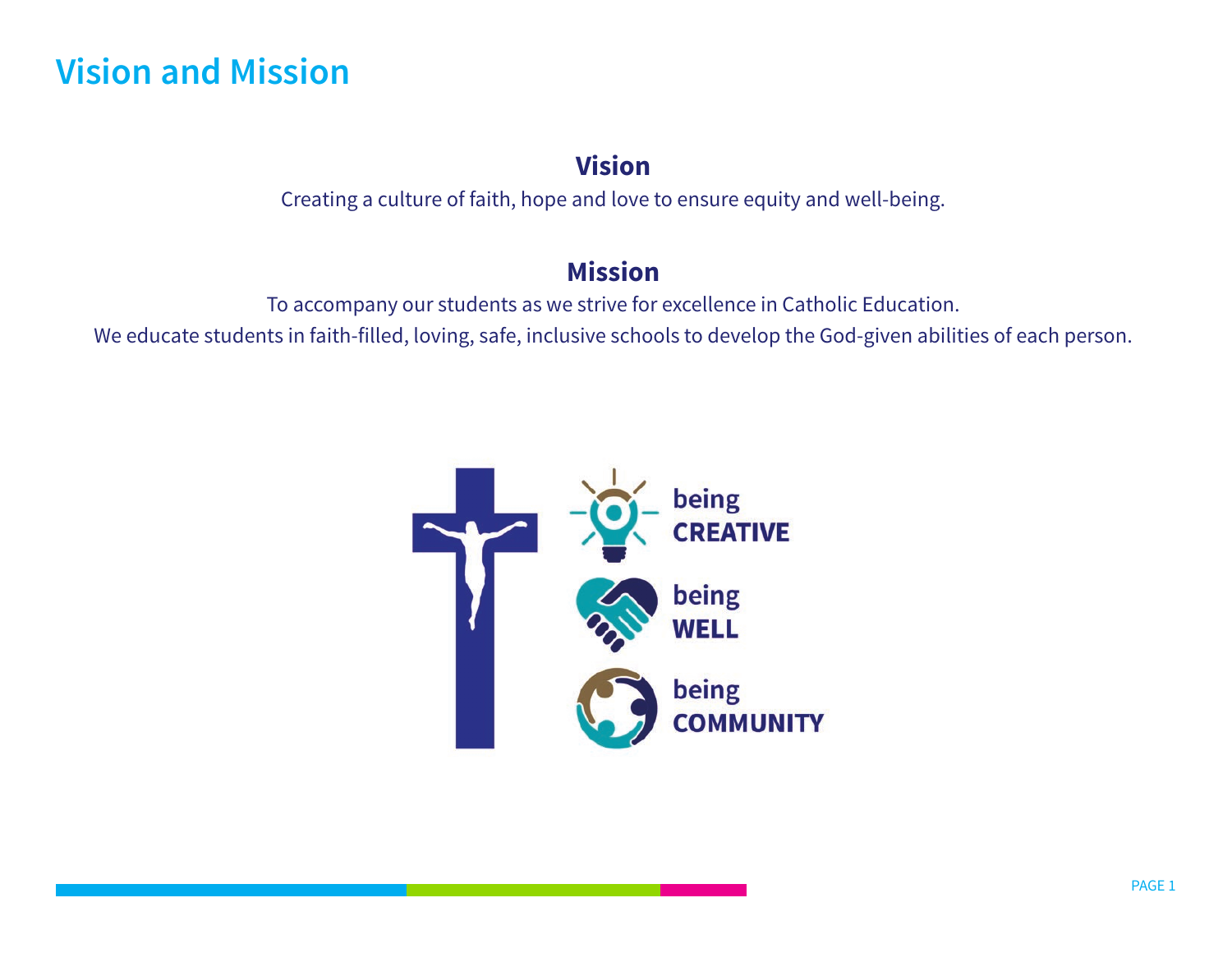## **Strategic Priorities – 2021-2025**



Being Creative opens the door to imagination and looking at the world in new ways. Creativity is fundamental to what it means to be a successful teacher and a successful learner. Creativity defines how students engage in learning: asking the right questions to generate new ideas, evaluate information, and construct information in new ways. It defines how teachers engage in teaching: facilitating connections, leveraging technology and finding innovative ways to demonstrate concepts and assess learning. Creativity pushes our Board leadership to put new ideas into practice, to be adaptive, flexible and forward thinking.



Being Well is at the heart of doing well. We can only put our best foot forward in the classroom when we create the conditions for success. We know that we have to take care of our own wellness and that of others - to support students and staff alike in striving to be our best selves every day. Supportive, inclusive and effective learning environments require connectedness and supportive relationships among all members of the learning community in order to ensure physical and emotional safety of self and spirit. Academic excellence occurs in an environment where love, caring and belonging are foundational elements.



## **Being Creative | | Being Well | Being Community**

Being Community starts with an inclusive Catholic educational community. We seek to be positive community members and develop relationships among all stakeholders. Our many partnerships (both locally and globally) provide our students with the opportunity to develop diverse worldviews and perspectives in order to address political, ecological, social, and economic issues that are crucial to living in a contemporary, connected, interdependent, and sustainable world. Through the Catholic lens, students develop an appreciation for the diversity of people, perspectives, and the ability to envision and work toward a better and more sustainable future for all.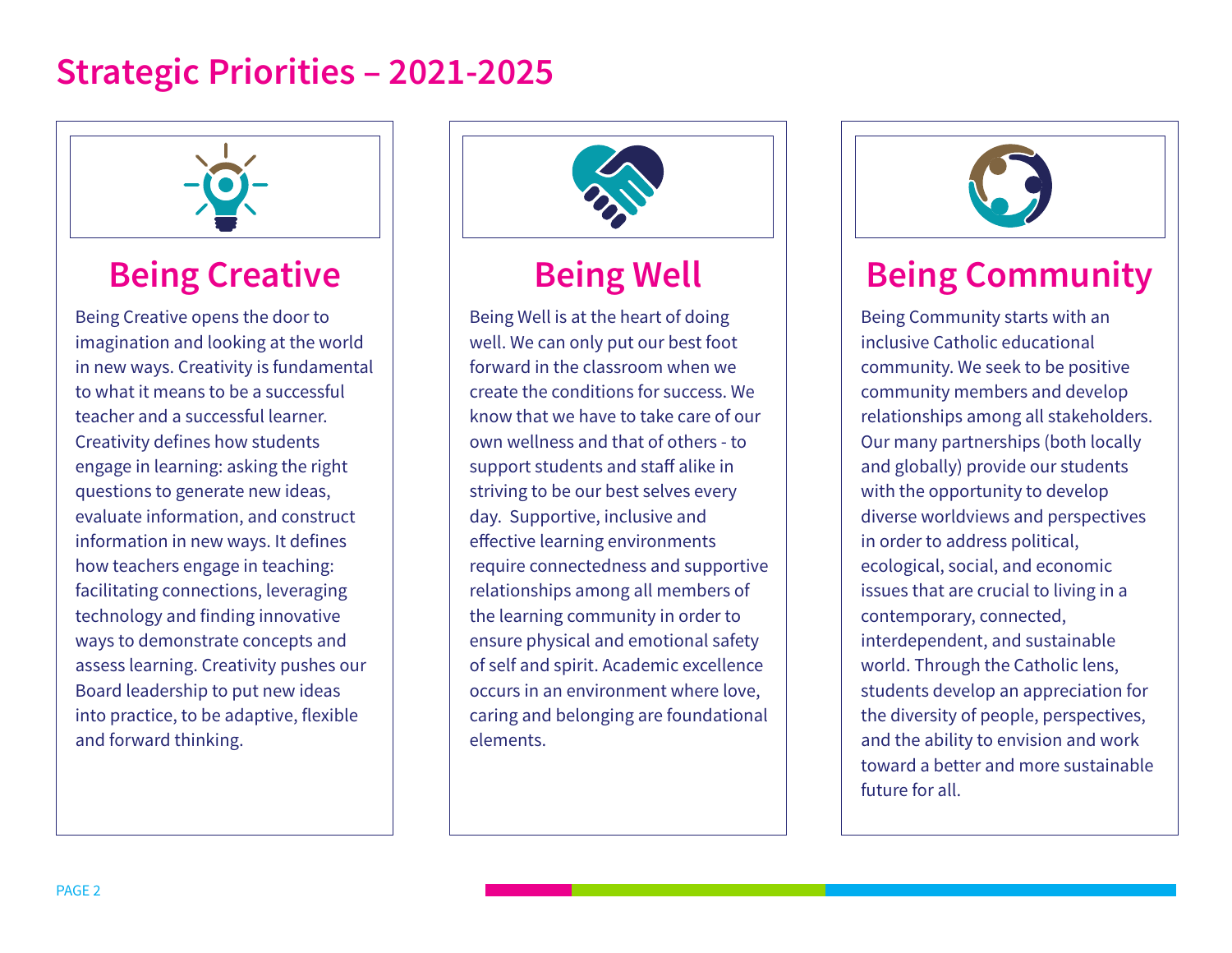## **Director's Message, September, 2021**





Our 2021-2025 Strategic Plan: **Building a Community That Accompanies** has three strategic pillars: Being Creative, Being Well and Being Community. Our commitment to **Being Well** is also embedded in our Vision statement: Creating a culture of faith, hope and love to ensure equity and well-being. We chose the theme of accompaniment, the image of Jesus on the road to Emmaus, as we recognize the importance of walking alongside one another, supporting and loving one another. In doing so, we will provide for the physical, emotional and spiritual wellbeing of all of our students and staff. The global pandemic has challenged us in many ways but has also sparked creativity and diverse ways of supporting each other and walking alongside one another. As we move forward together, we promise to accompany each of you to ensure healthy environments to work, learn and teach. We understand that we have to be well in order to learn, to teach, to lead and fulfill the demands of our roles and I am confident that our PVNCCDSB community will accompany each other so that everyone can achieve their God given potential and the nurturing of everyone's mental health and well-being will be realized.

God Bless each and every one of you.

Yours in Catholic Education,

Jarsoper

Joan Carragher Director of Education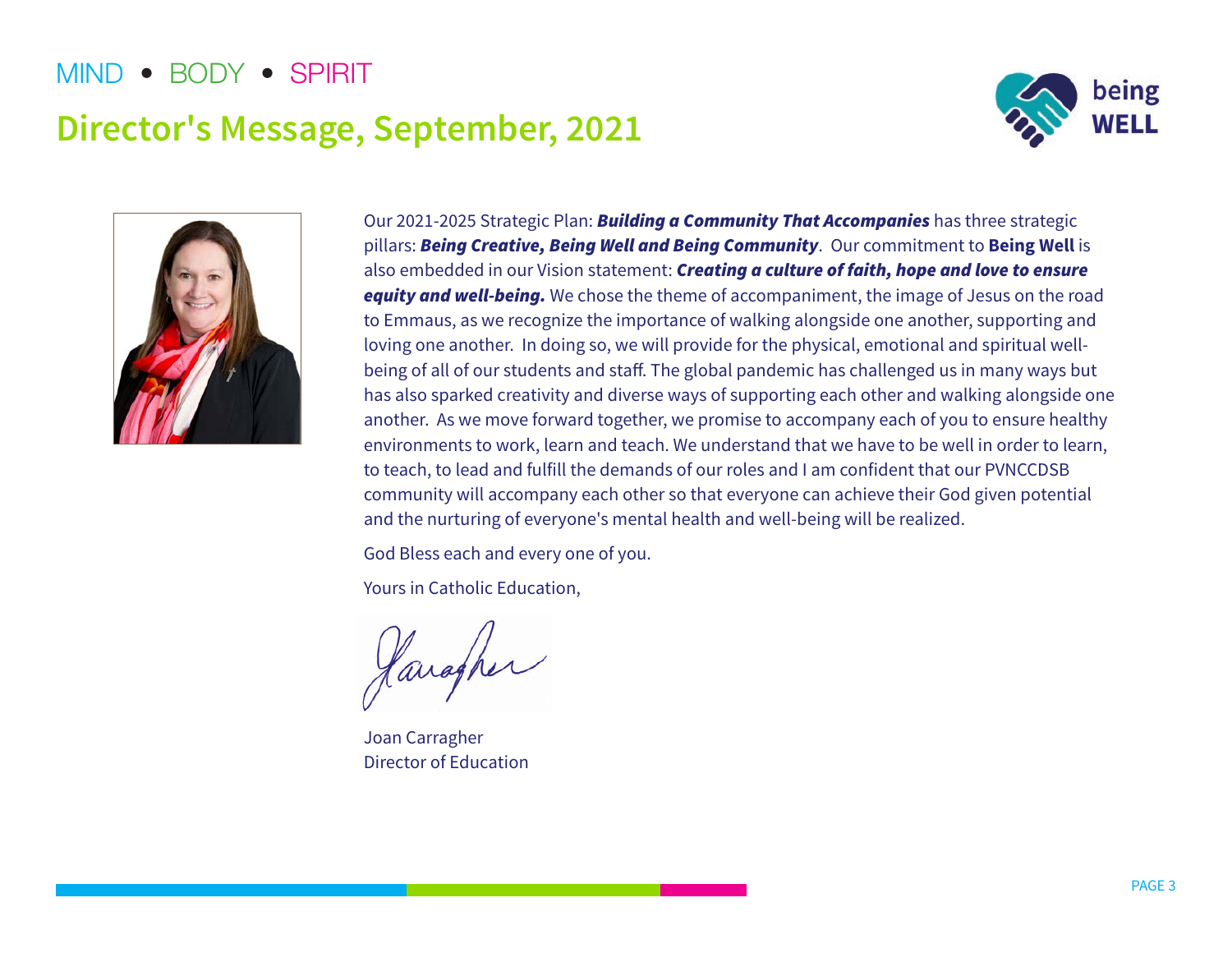## **Reflections from PVNCCDSB's Faith Animator**





At the heart of Catholic Education is the image of Christ as the all-inclusive "light" bursting forth within ourselves and all creation. This is a core value here at PVNC Catholic, that our wellness, our creativity and our learning begins with God's light as lived through the virtues of Faith, Hope and Love. We bask in God's light as the very essence of our being and from that fertile ground, do we learn and grow within our community of home, school, and parish. God "comes not from above but from within," Pope Francis writes. "The Eucharist joins heaven and earth ... it is itself, an act of cosmic love." (Laudato Si 236) Learning begins and ends in that cosmic love. And we are forever grateful.

Fr. Paul Massel Faith Animator

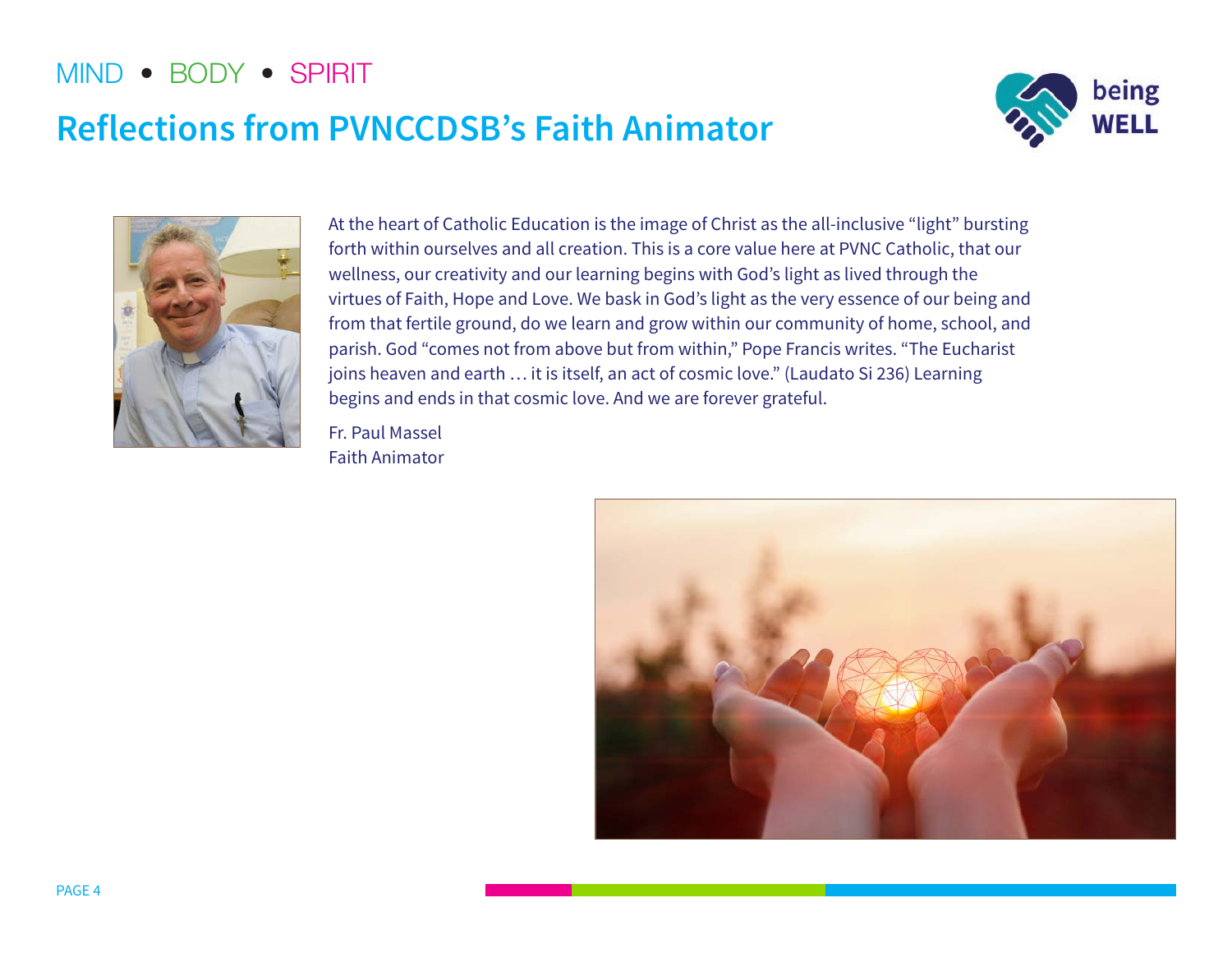## **Message from the Mental Health Leads**





Over the last 3 years, our board has been able to gain momentum on our journey of well-being for all our staff, students and families. As we have been able to increase support, especially over the last 18 months during the COVID-19 pandemic, we have become more aware of our need to provide support in a variety of ways that meet the individual needs of our students. We have learned that it is even more important to meet our students where they are at, whether this is online, on the phone or in person, and the support and nurturance that our educators and staff have been able to provide is invaluable. Connection is one of the cornerstones of well-being, and we continue to value the relationships that we establish in developing the resiliency and growth mindset that we want to instill in our students. The everyday interactions and strategies that we develop contribute to our overall well-being.

Jennifer Angelo Mental Health Lead



Families, both the ones we are born into and the ones we choose, play a pivotal role in all aspects of our lives and are especially influential on our well-being and mental health. In recognition of the critical role of families, PVNCCDSB has invested in the well-being of our students by establishing a Mental Health Lead for Families. My role focuses on expanding and enhancing our work to be more inclusive and supportive of the families in our system. Some of this happens quietly in the background while other aspects are more prominent and visible. All of our approaches are intended to provide more comprehensive support for those who care for our students outside of school hours. I am proud to be a part of this important work and I am excited to continue to carry this work forward into our new Being Well Strategy.

Mandy Hamu Mental Health Lead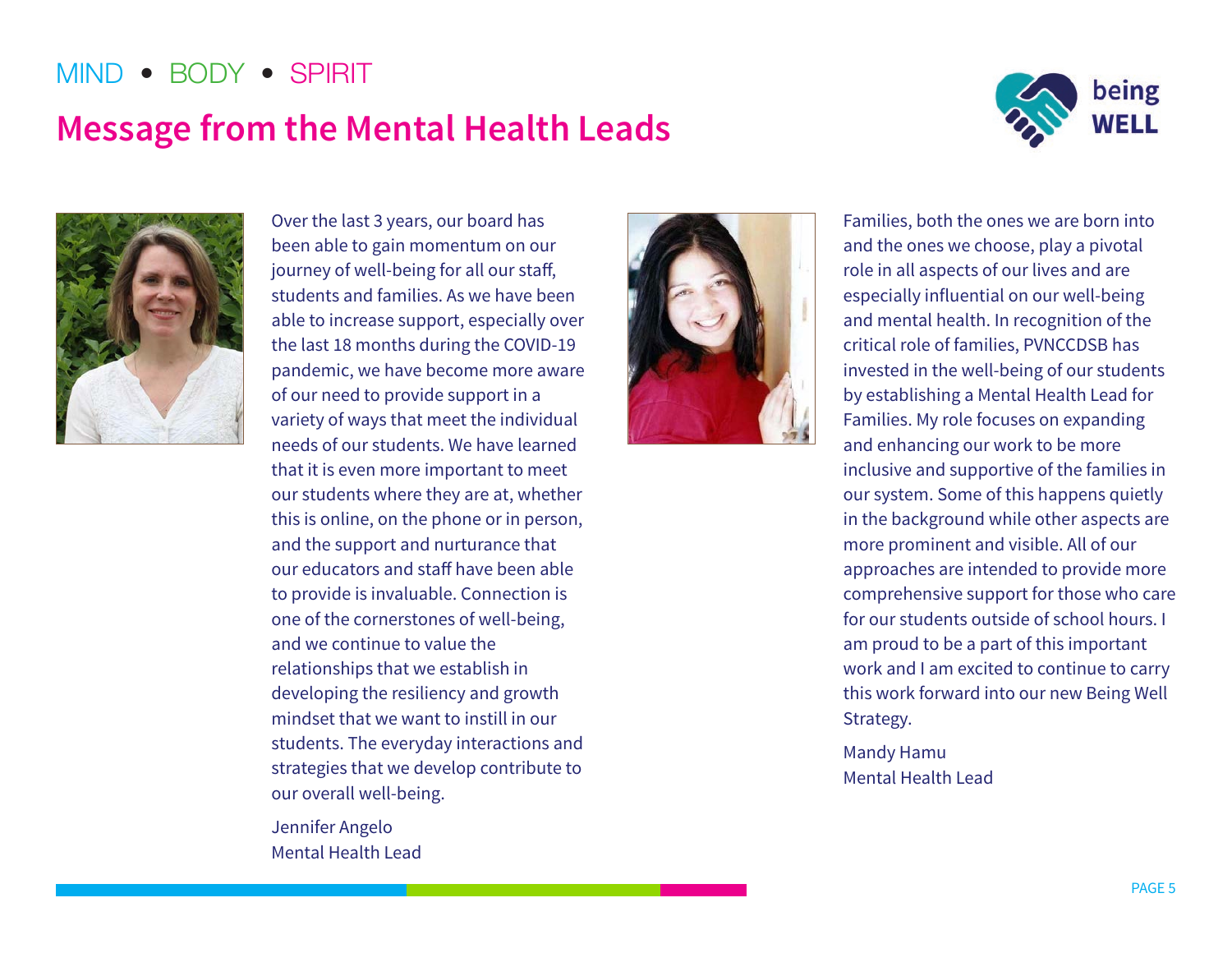## **Message from the Staff Wellness Co-ordinator**





According to Merriam-Webster, well-being is "the state of being happy, healthy or prosperous." When we are at our best we are able to give our best, to our family, our friends, our colleagues and our students. Grounded in our faith, we will work collaboratively to continually promote the well-being of everyone within our PVNCCDSB community so that we can "let [our] light shine before others" (Matthew 5:16). As we look forward to this next chapter in our Being Well Strategy I am continually excited about the work being done to promote well-being of Mind, Body and Spirit, with an emphasis on psychological health and safety in the workplace. Together, we will support each other in being the best versions of ourselves as we pursue optimal well-being for all.

Corrie McInroy Wellness Co-ordinator

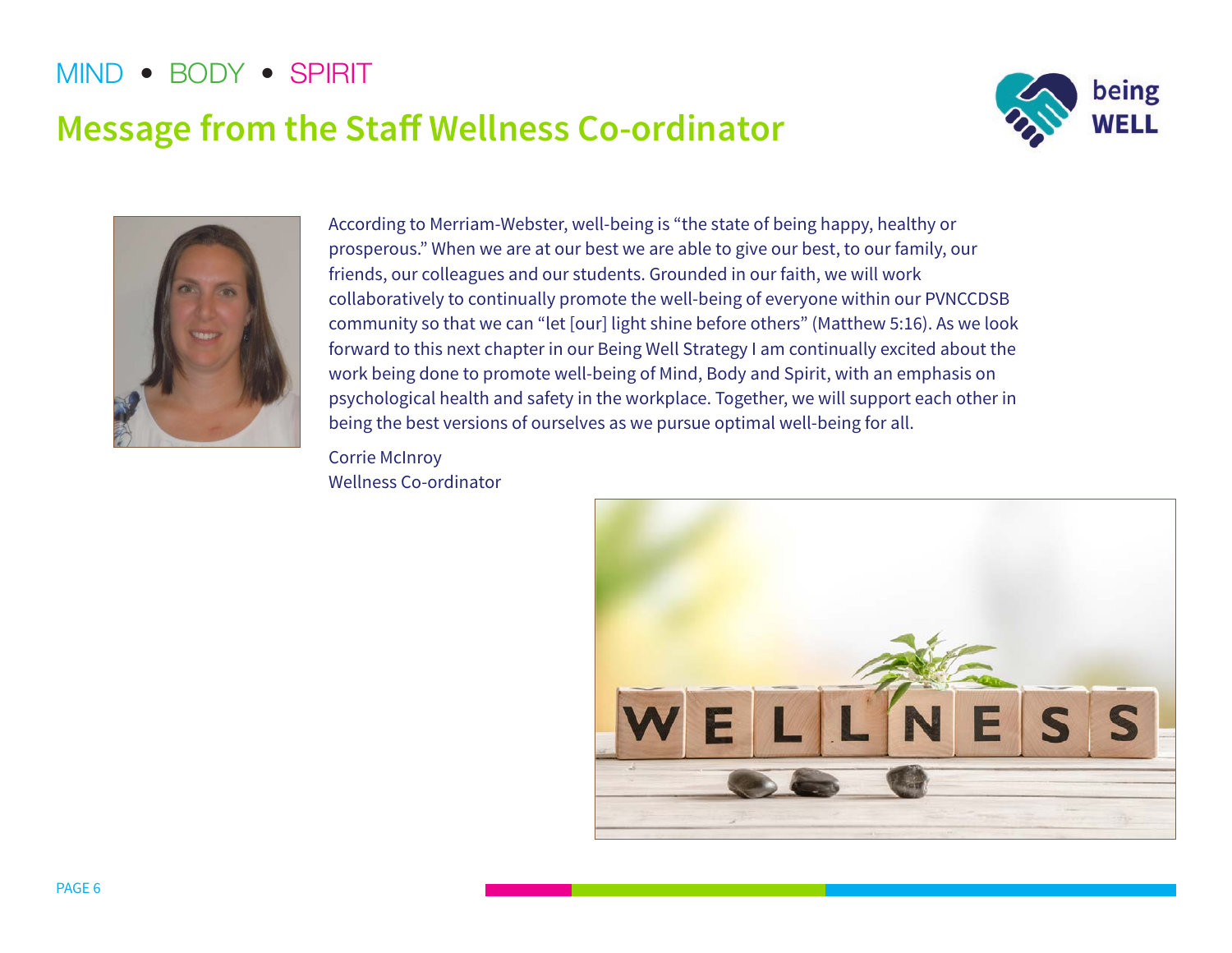## **Wellness**

Health is not merely the absence of disease - it is the balance of mind, body and soul.

The journey of **Being Well** is holistic, incorporating the Mind, Body and Spirit. We also look to the community of PVNCCDSB in the same way, the value of each person, in their role within the board, as valuable to the well-being of our schools, our students and the community. In Mark 12, we hear that we are commanded to "Love the Lord your God with all your heart and with all your soul and with all your mind and with all your strength.' and to 'Love your neighbour as yourself.' There is no commandment greater than these." This call to action is not only individual, focusing on the mind, body and spirit but also a call to encourage each other to use this in our interactions with each other. As Pope Francis also reminds us that "Love has no Alibi" we are called to accompany each other and to support one another in being well. As we continue to build on the momentum of our Well-Being Strategy first established in 2014, our school communities are growing together in establishing the Awareness, Capacity and Culture of being well. This provides opportunities to learn about strategies to encourage wellness in all aspects of our lives and to ensure that individuals who need additional support are able to access this both within our schools and communities to best meet their individual needs. We continue to utilize the MIND • BODY • SPIRIT framework.





The harmony between mind, body, and spirit.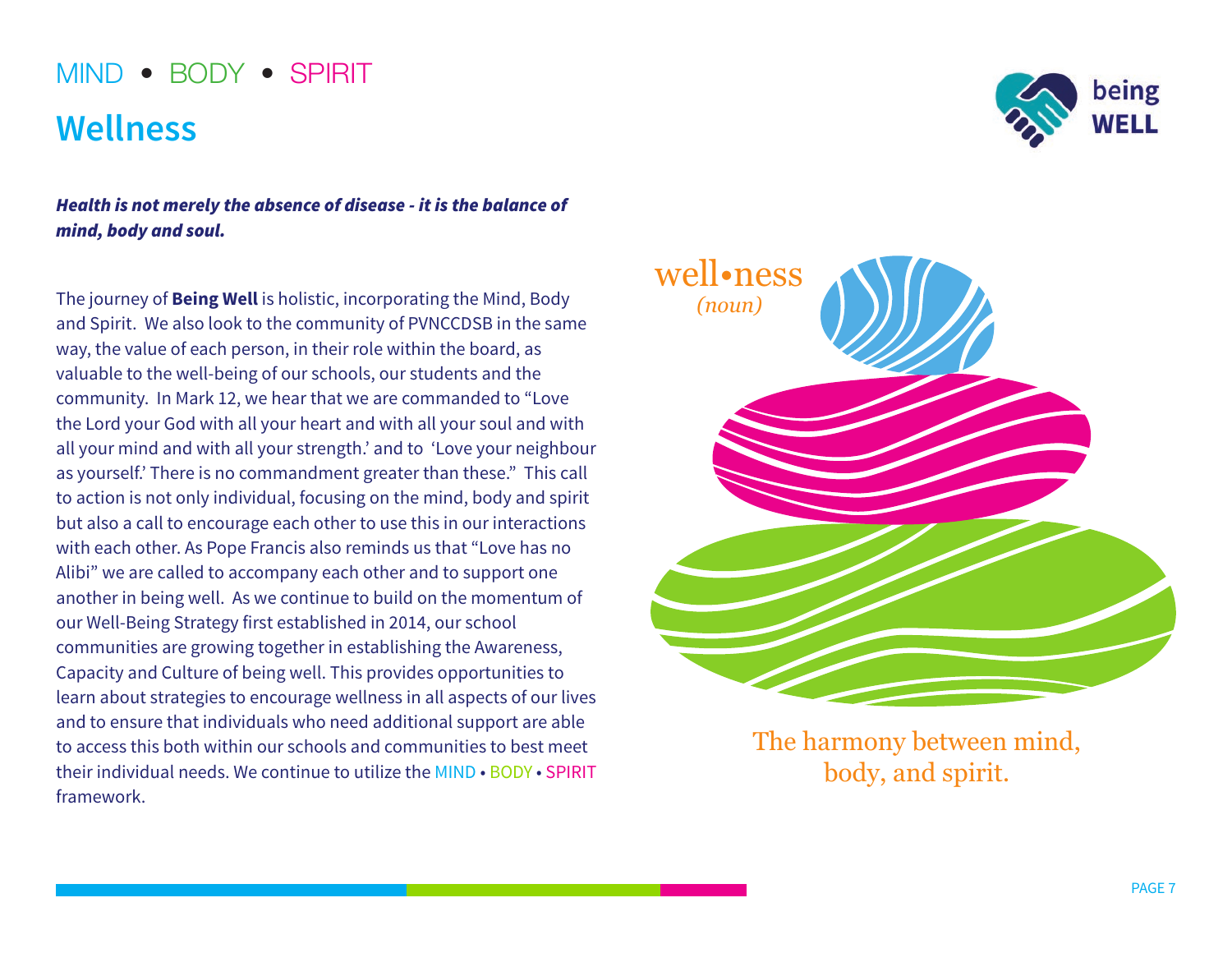





This icon represents the importance of positive mental health concepts such as hope, optimism, gratitude, resilience, a positive thinking style, socialemotional skills and self-regulation to overall well-being.



This icon focuses on core factors impacting all aspects of wellbeing including mental, physical and emotional health. These factors include sleep, nutrition, hydration and physical activity.



This icon symbolizes the foundational role that faith, our Gospel values and our Catholic Social Teachings have in terms of our overall well-being as an individual, a community, and as a society. As we support students to achieve the Catholic Graduate Expectations, we develop their capacity for the expression of wholeness and holiness in their lives.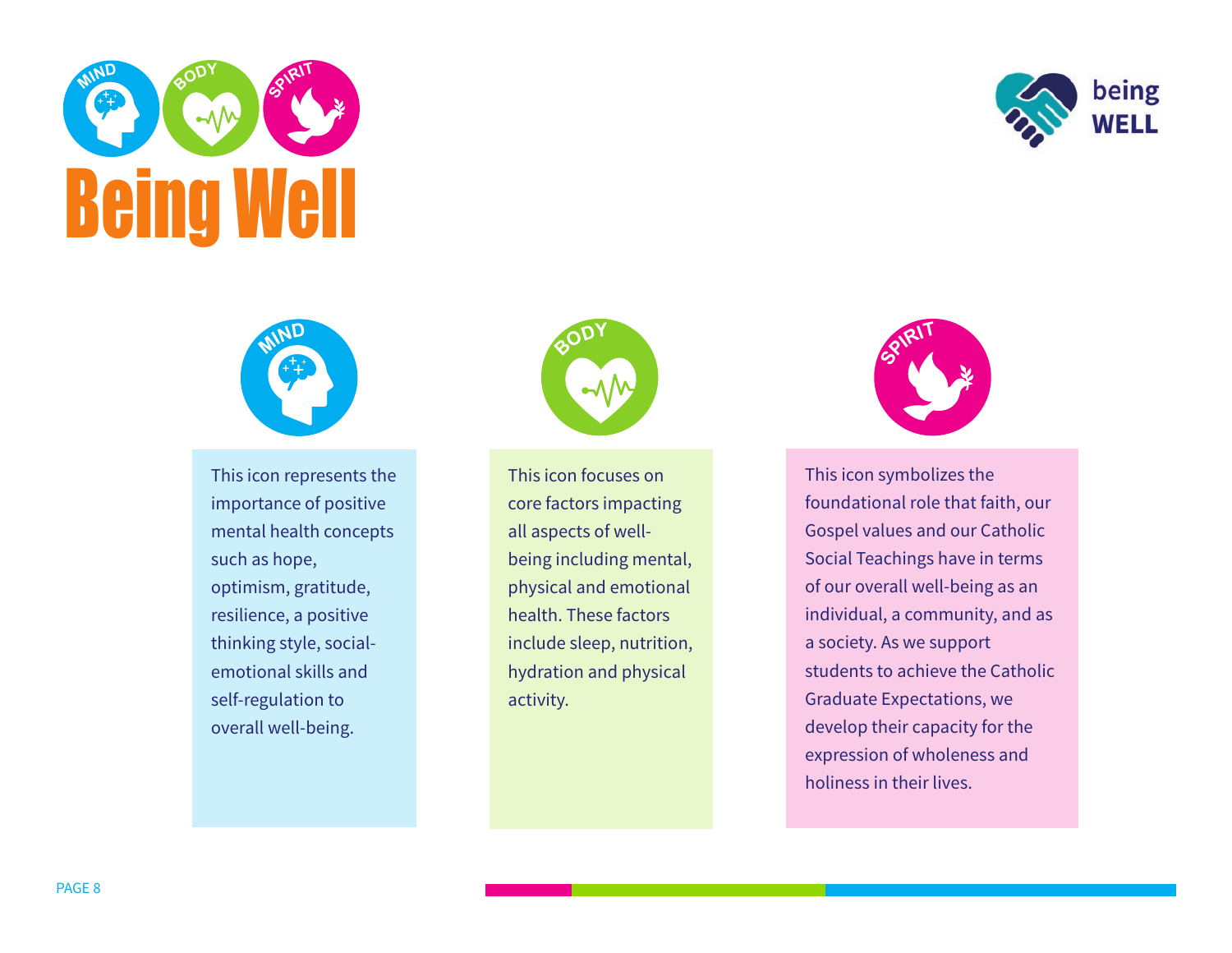## **Vision for Mental Health and Well-Being**



Our entire educational community is an inclusive place that fosters resilience through a holistic approach to student achievement, rooted in our Catholic faith, where all learners are supported in Being Well.

## **Core Beliefs**

- **1.** We all have mental health.
- **2.** We all experience challenges to our mental health.
- **3.** We all can learn how to take care of our mental health.

## **Mental Health and Well-Being Priorities**

Since 2013, our board developed a set of priorities for the Mental Health and Well-Being Strategy for our board. Supported by School Mental Health Ontario, we are able to continue to build on this first strategy to foster a culture of system wide, sustainable mental health promotion for all. We continue Growing Awareness, Enriching Understanding and Fostering Culture to support all learners in Being Well.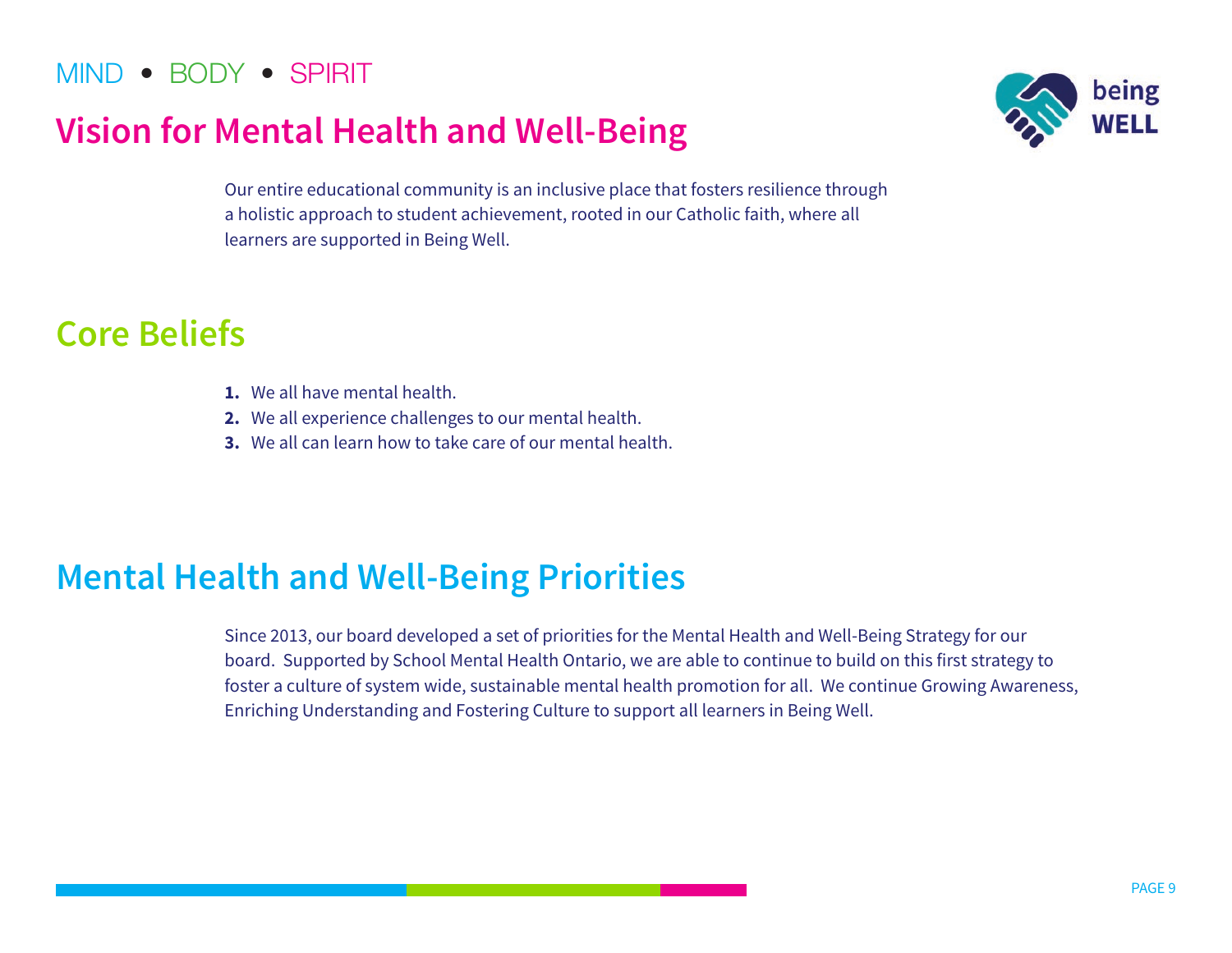## **Key Terms and Definitions**





Well-Being is the positive sense of self, spirit and belonging that we feel when our cognitive, emotional, social, and physical needs are being met. As our Indigenous partners have long affirmed, healthy development of the mind, body and spirit is contingent on balance and interconnectedness.

Ontario's Well-Being Strategy for Education, 2016

Mental Health is defined as a state of wellbeing in which every individual realizes his or her own potential, can cope with the normal stresses of life, can work productively and fruitfully, and is able to make a contribution to her or his community.

The positive dimension of mental health is stressed in WHO's definition of health as contained in its constitution: "Health is a state of complete physical, mental and social well-being and not merely the absence of disease or infirmity."

World Health Organization, 2021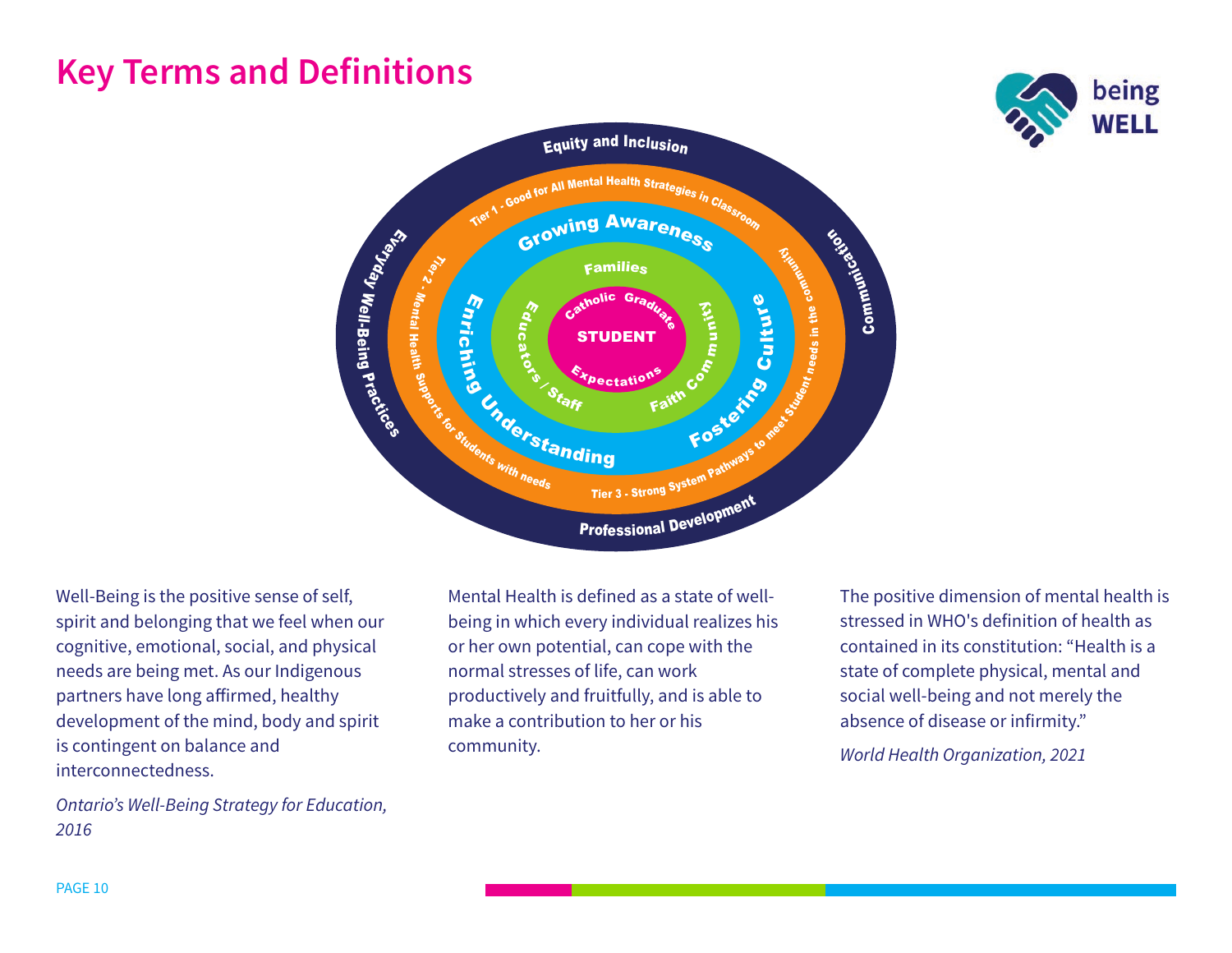## **Key Terms and Definitions CONTINUED**

**Mental illness** is the reduced ability for a person to function effectively over a prolonged period of time because of:

- $\bullet$  significant levels of distress
- $\triangle$  changes in thinking, mood or behaviour
- $\blacklozenge$  feelings of isolation, loneliness and sadness
- $\triangle$  the feeling of being disconnected from people and activities

(Public Health Agency of Canada, 2021) Catholic Board

#### **Indigenous Perspectives on Well-being**

"Mental wellness is supported by culture, language, Elders, families, and creation and is necessary for healthy individual, community, and family life. Mental wellness is a balance of the mental, physical, spiritual, and emotional. This balance is enriched as individuals have:

**PURPOSE** in their daily lives whether it is through education, employment, care-giving activities, or cultural ways of being and doing;

**HOPE** for their future and those of their families that is grounded in a sense of identity, unique Indigenous values, and having a belief in spirit; a sense of BELONGING and connectedness within their families, to community, and to culture; and finally a sense of

**MEANING** and an understanding of how their lives and those of their families and communities are part of creation and a rich history."

First Nations Mental Wellness Continuum Framework, 2021



#### **Mental Health - Mental Illness Continuum Model**



When we bring these two spectrums together - to create a "dual spectrum" - we get a full representation of how we can understand fluctuations in someone's mental state. Regardless of having a mental illness, anyone can experience struggle and anyone can experience optimal health.

(Jack.org, 2021)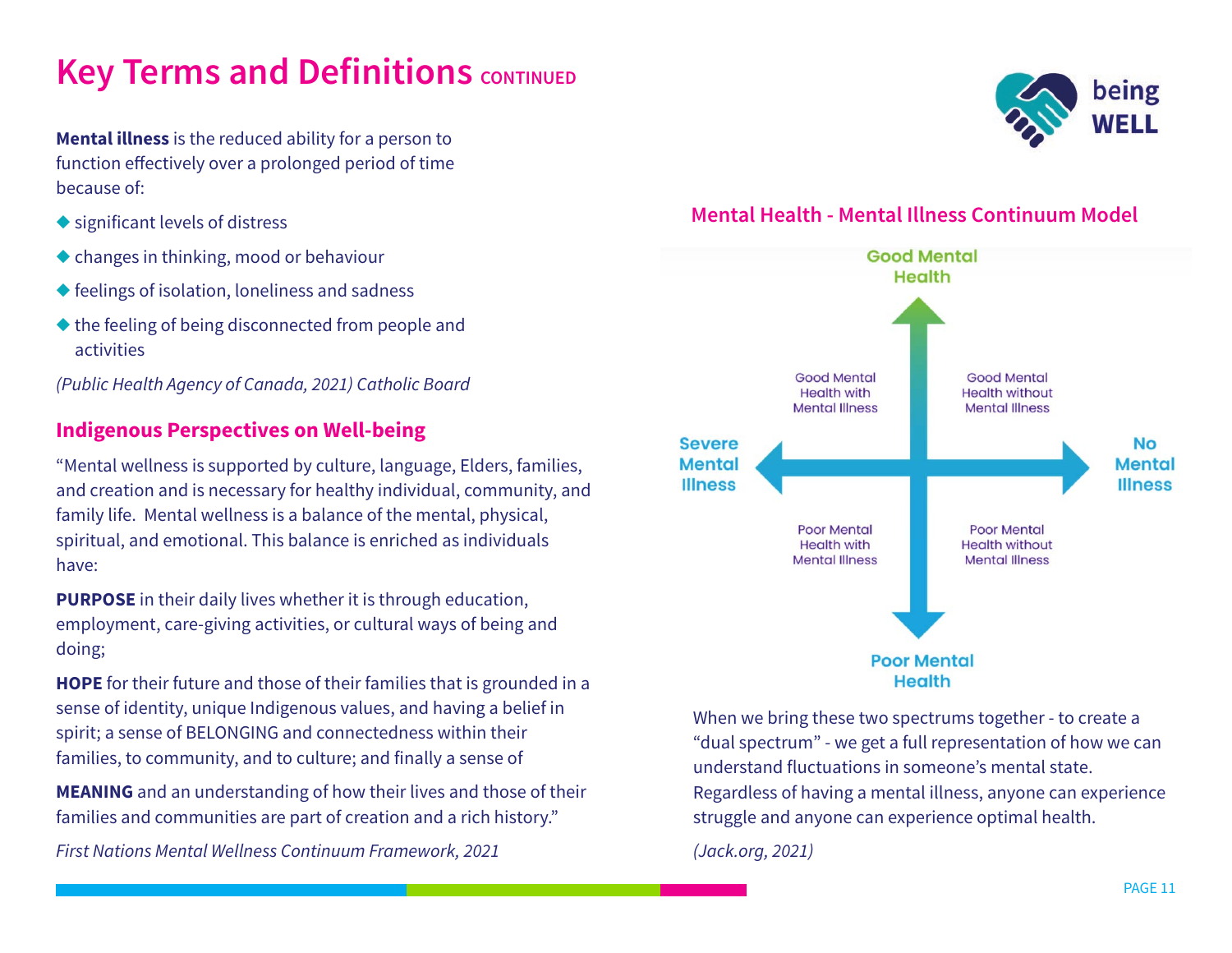## **We are all Tier 1 People**

The responsibility for the work that occurs in Tier 1 is for all to participate in, staff, students and families. We endeavour for our schools to be safe, equitable and mentally healthy, employing good for all strategies. We look to our classrooms to welcome students, include them in initiatives, understand their perspectives, promote good well-being strategies and partner with the team to ensure that



we create the best possible environment for students to thrive. We have the support of School Mental Health Ontario to provide excellent evidence based resources to assist in the integration of wellness strategies into the classroom that dovetail with the Ontario Curriculum and our Catholic Graduate Expectations.

## **School Mental Health Ontario's Aligned and Integrated Model (AIM) for School Mental Health**

Guided by School Mental Health Ontario, we have worked on developing the organizational conditions necessary to create a sustainable, system-wide approach to supporting and enhancing mental health and well-being in schools. The Aligned and Integrated Model (AIM) demonstrates a Tiered Intervention approach that aligns with other key Ministry of Education initiatives such as Foundations for a Healthy School and Ontario's Well-Being Strategy for Education.

When schools welcome, include, understand, promote and partner, they create conditions that enable optimal learning and well-being for all. By noticing and through early identification, we can take actions to prevent, support, and bolster the skills of some individuals with, or who are at risk for developing, mental health problems. Finally, by bridging links to professionals and community services with mental health expertise, we can intervene for the few individuals who require more intensive supports.

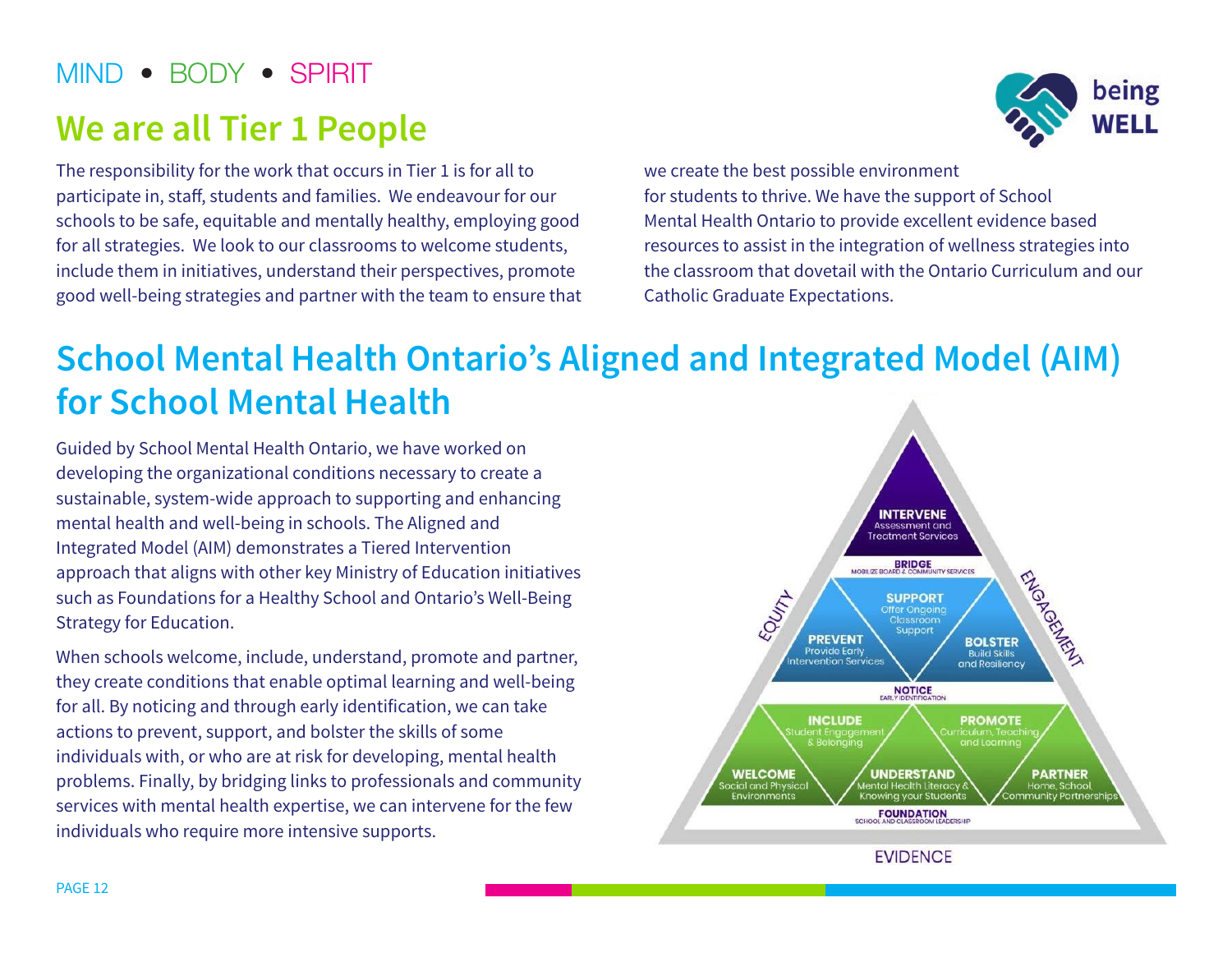## **Being Well over the Last Three Years: Progress Update**

#### **Building Awareness**

- $\triangle$  All schools are engaged in ongoing professional development related to mental health and well-being through PD day presentations
- $\blacklozenge$  Be Well communication plan with resources rolled out to system including social media and agenda resources
- $\triangle$  Classroom presentations to students on mental health and well-being
- $\blacklozenge$  Presentations in schools with Jack.org reducing stigma around discussions regarding mental health

### **Building Capacity**

- ◆ Ongoing training in Mental Health First Aid, safeTALK, and Self-Care Practices
- $\blacklozenge$  Students in need of mental health support were referred to a Family of Schools Social Worker. Referrals were made to the Mental Health & Addictions Nurse in school program and community resources for Tier 3 needs.
- $\blacklozenge$  Training for all school staff on the Board's Suicide Prevention and Intervention Protocol continues to occur annually
- $\blacklozenge$  All schools were supported to develop capacity on the topic of self-regulation, including Be Well Walks and PD for staff



#### **Building Culture**

- $\triangle$  All schools have mental health strategies embedded in their Catholic School Improvement Plans for Student Achievement and Well-Being
- ◆ Support through COVID-19 school closures, providing additional support through the summer and transitioning into returns to school promoting the messages of support, and creating safe classroom environments for all students and staff
- $\blacklozenge$  Evidence based programming and resources including social thinking, minds up, stress lessons and self regulation promoted in schools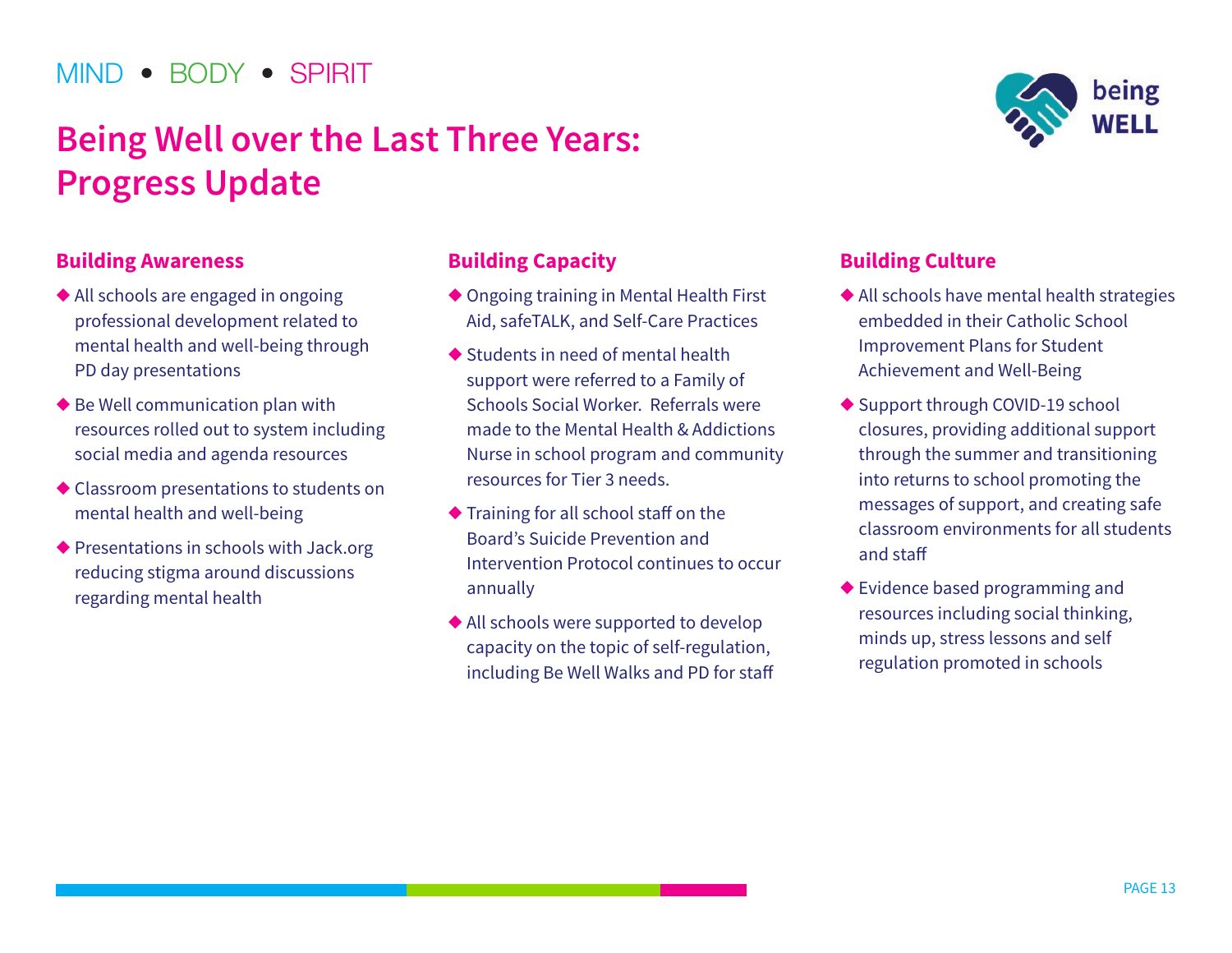

## **Alignment with Strategic Consultation Process**

#### **Thought Exchange 2021**

#### **Staff Responses**

What would be helpful in supporting Mental Health and Well-being now and in the years to come? (Only one answer is permitted so choose the one that best fits)



#### **Parent Responses**

What would be helpful in supporting Mental Health and Well-being over the next four years? (Only one answer is permitted so choose the one that best fits)



| %   |       | Answer                                                                                |
|-----|-------|---------------------------------------------------------------------------------------|
| 61% | (675) | ■ focus on Mental Health and Well-being as<br>everyday learning and practice          |
| 9%  | (105) | $\blacksquare$ focus on faith-based practices like Christian<br>meditation and prayer |
| 6%  | (67)  | $\blacksquare$ equitable access to resources                                          |
| 5%  | (57)  | $\blacksquare$ referral to outside supports and agencies                              |
| 13% | (144) | continued access to school based resources<br>(social work, professional learning,    |
| 6%  | (66)  | other (please share your idea in open-ended<br>area of the ThoughtExchange)           |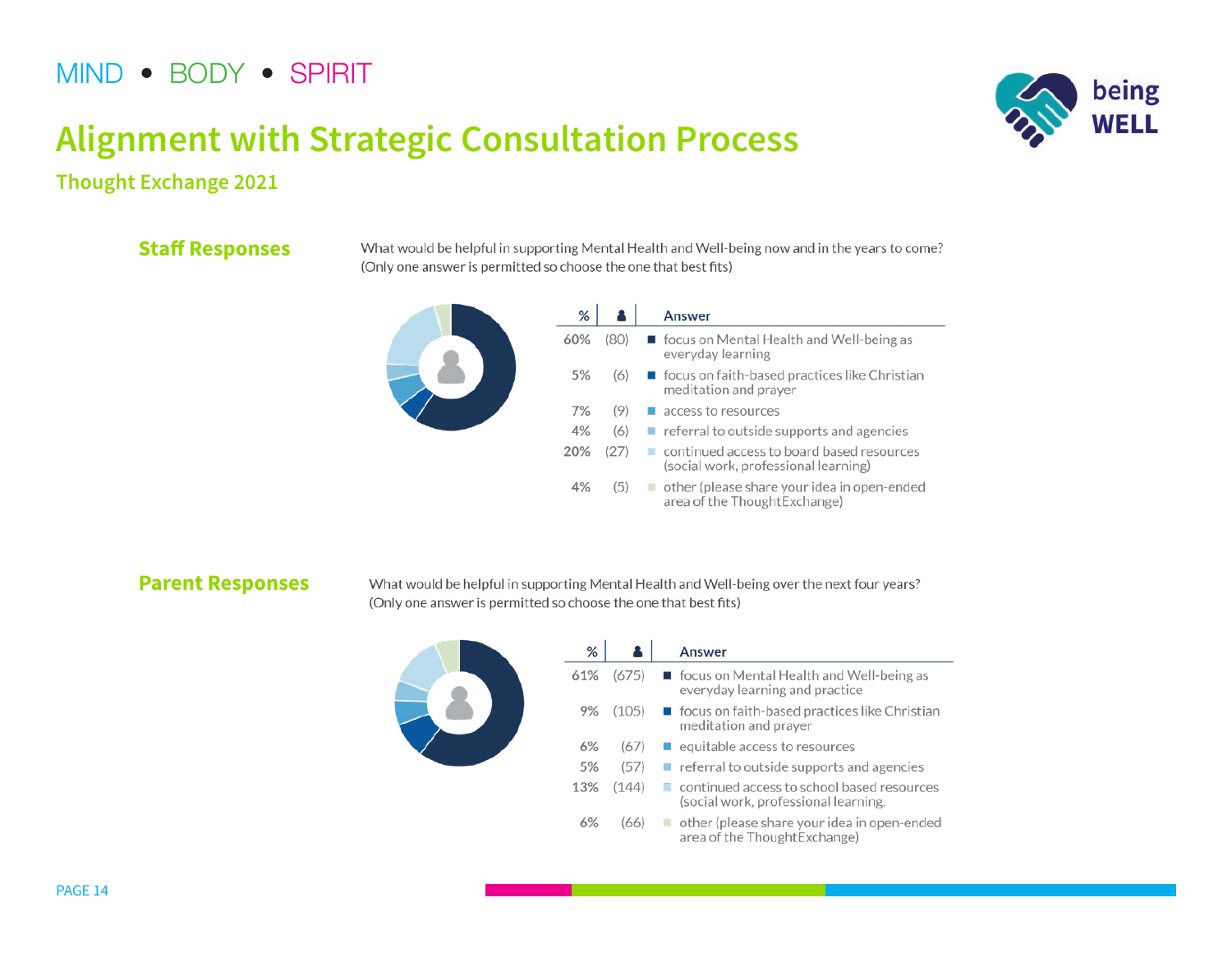## **Student Survey**



#### **Student Responses – Grades 9-12**

#### **What is the best way that your school can support your mental health and well-being? (up to 3 responses each)**

| Through learning about and practising Mental Health and Well-being strategies with my teacher      | 305 | 29.8% |
|----------------------------------------------------------------------------------------------------|-----|-------|
| Through learning about and practising Mental Health and Well-being strategies with a social worker | 183 | 17.9% |
| Through learning about and practising Mental Health and Well-being strategies with support staff   | 95  | 9.3%  |
| Through mindfulness and wellness walks                                                             | 347 | 33.9% |
| Through Christian Meditation and prayer                                                            | 63  | 6.1%  |
| Through my faith and belonging                                                                     | 47  | 4.6%  |
| Through good nutrition and exercise                                                                | 393 | 38.3% |
| Through access to outside supports and agencies                                                    | 210 | 20.5% |
| I am not sure                                                                                      | 288 | 28.1% |
|                                                                                                    |     |       |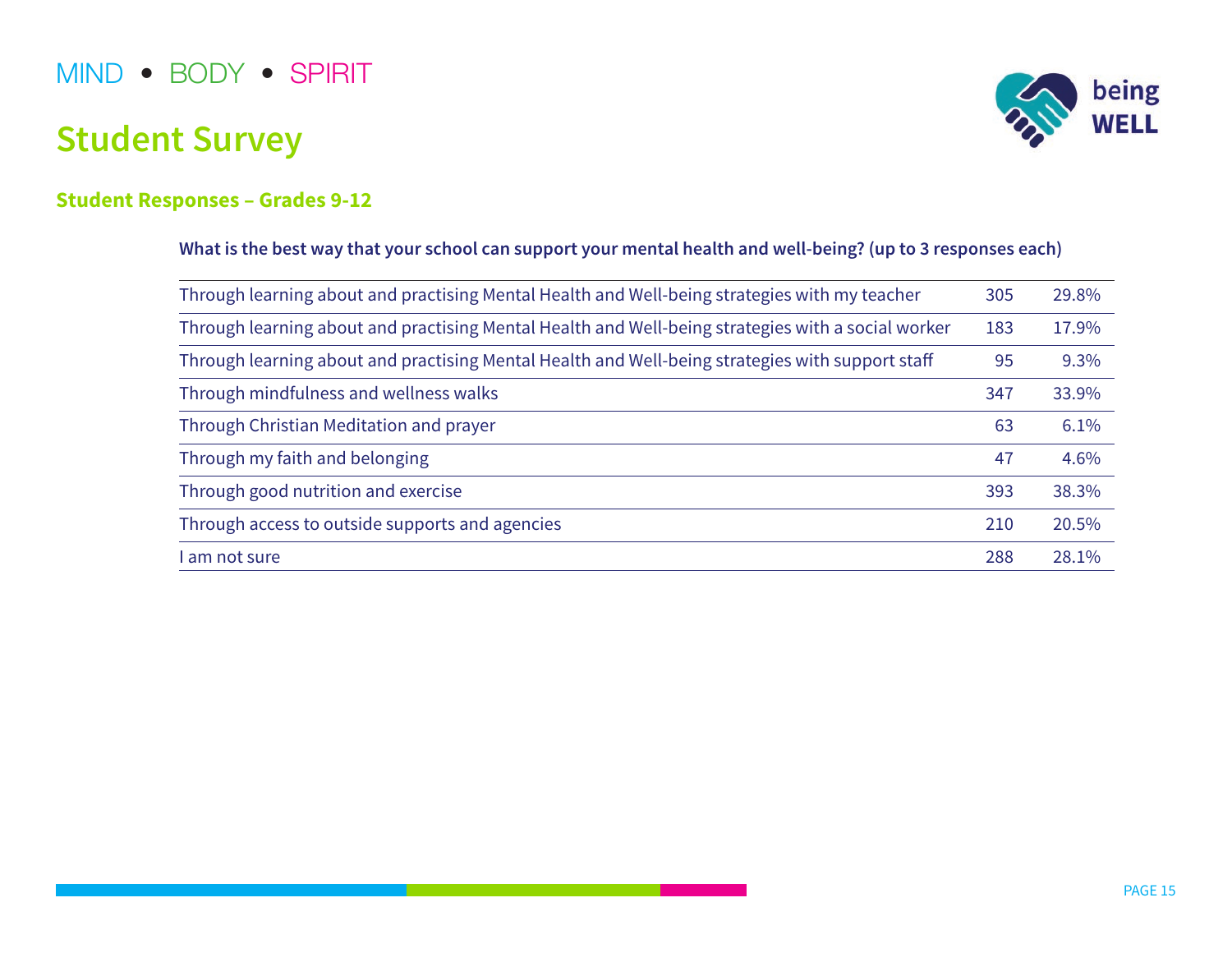## **Student Survey**

### **Student Responses – Grades 6-8**

**I would like my teacher to help me .... (you may choose up to 3) – 1246 responses**

| be a confident learner                        | 416 | 33.39% |
|-----------------------------------------------|-----|--------|
| read and write better                         | 328 | 26.32% |
| understand how money works                    | 289 | 23.19% |
| code and do robotics                          | 284 | 22.79% |
| self-advocate (ask for help)                  | 281 | 22.55% |
| problem solve                                 | 276 | 22.15% |
| connect with nature                           | 204 | 16.37% |
| eat healthy and be active                     | 191 | 15.33% |
| use technology                                | 181 | 14.53% |
| self-regulate/control my feelings             | 163 | 13.08% |
| be a good person like Jesus                   | 111 | 8.91%  |
| understand and respect differences in others  | 83  | 6.66%  |
| make friends                                  | 71  | 5.70%  |
| understand that all people are gifts from God | 26  | 2.09%  |
| math                                          | 5   | 0.40%  |
| other answers                                 | 98  | 7.87%  |

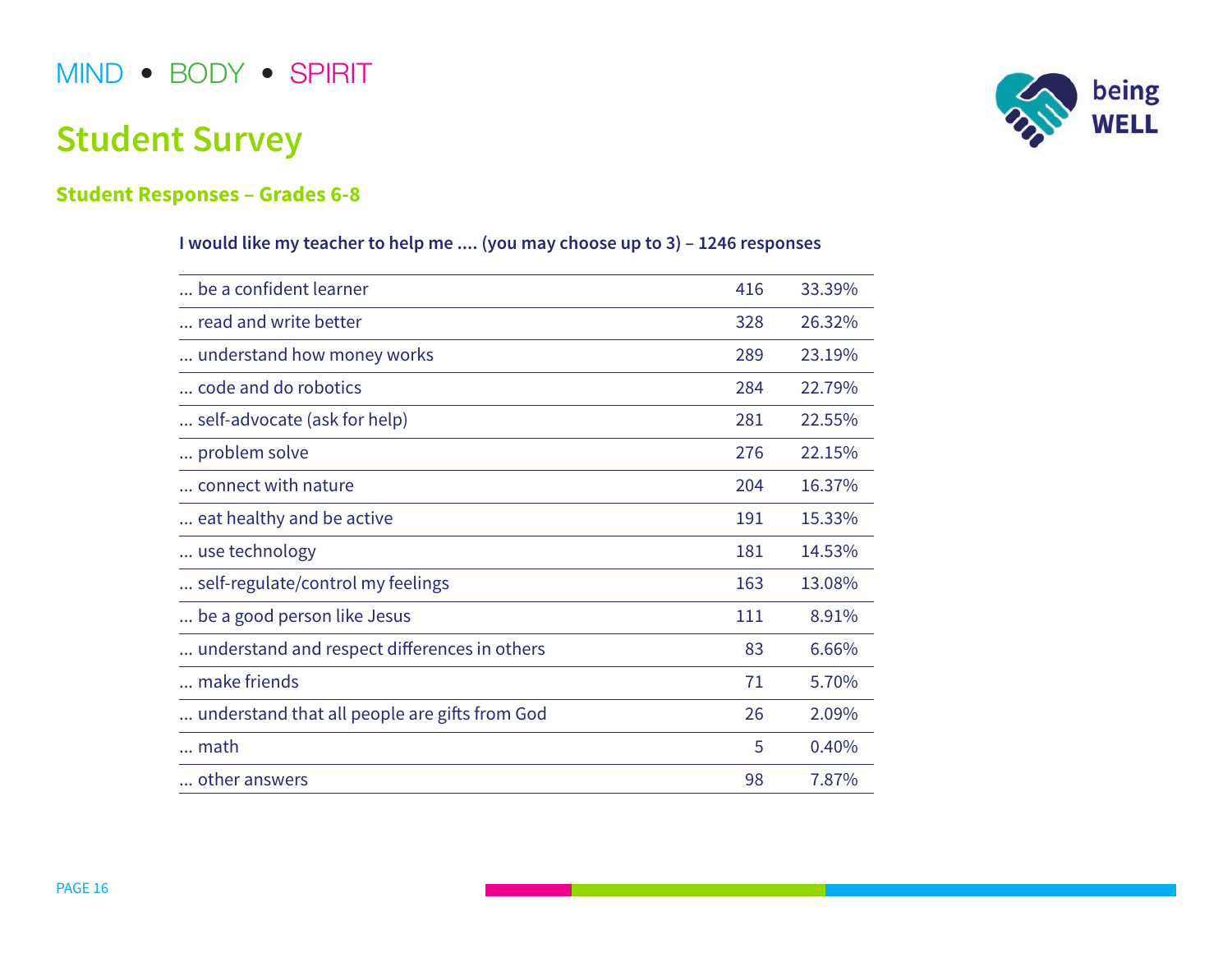## **Being Well Strategy – 2021-2025**



In conjunction with our Board Strategic Plan Renewal, our board underwent extensive consultations with our staff, families, students and community stakeholders to gather information on what was highest priority to address in the upcoming renewal of the Being Well Strategy. Through the "Thought Exchange" we were able to establish some key themes that were deemed to be important from these groups.

Four key themes emerged from these rich discussions. These themes informed the Being Well action plan for 2021-2025.

#### **Equity and Inclusion**

This theme was evident in our need to reflect all students in our system in everything that we do, with a holistic perspective especially those who identify as racialized and 2SLGBTQ+. Development of the whole student, and recognizing that we are all "Wonderfully Made" in God's image.

#### **Focus on Everyday Well-Being Practices**

This theme was consistent with consultations in our previous strategy and continues to be an important theme. Mental health and well-being was consistently presented as being an important component to all that occurs in our schools and not an add on. Consistently with students, staff and families we heard that activities to support positive mental health and well-being should be integrated into every classroom.

#### **Focus on Professional Development**

This theme was evident especially with our staff in the importance of having high quality resources and training in the area of mental health that are integrated into the curriculum to ensure that we can imbed our Tier 1 practices in every classroom. Ensuring that staff have the training and resources that they need will also continue to build practices into the classroom creating environments that are ideal for learning for all students.

#### **Focus on Communication**

This theme continues to be present for our staff, students, families and community as we integrate technology into our classrooms and are able to communicate more effectively than we have in the past with multiple mediums. Having information at our fingertips in an inclusive manner so everyone can ensure they have what they need at the right time.

**Schools are an ideal place for mental health promotion, prevention and early intervention. Through an evidence-based and systematic approach, we can help students flourish.**

School Mental Health Ontario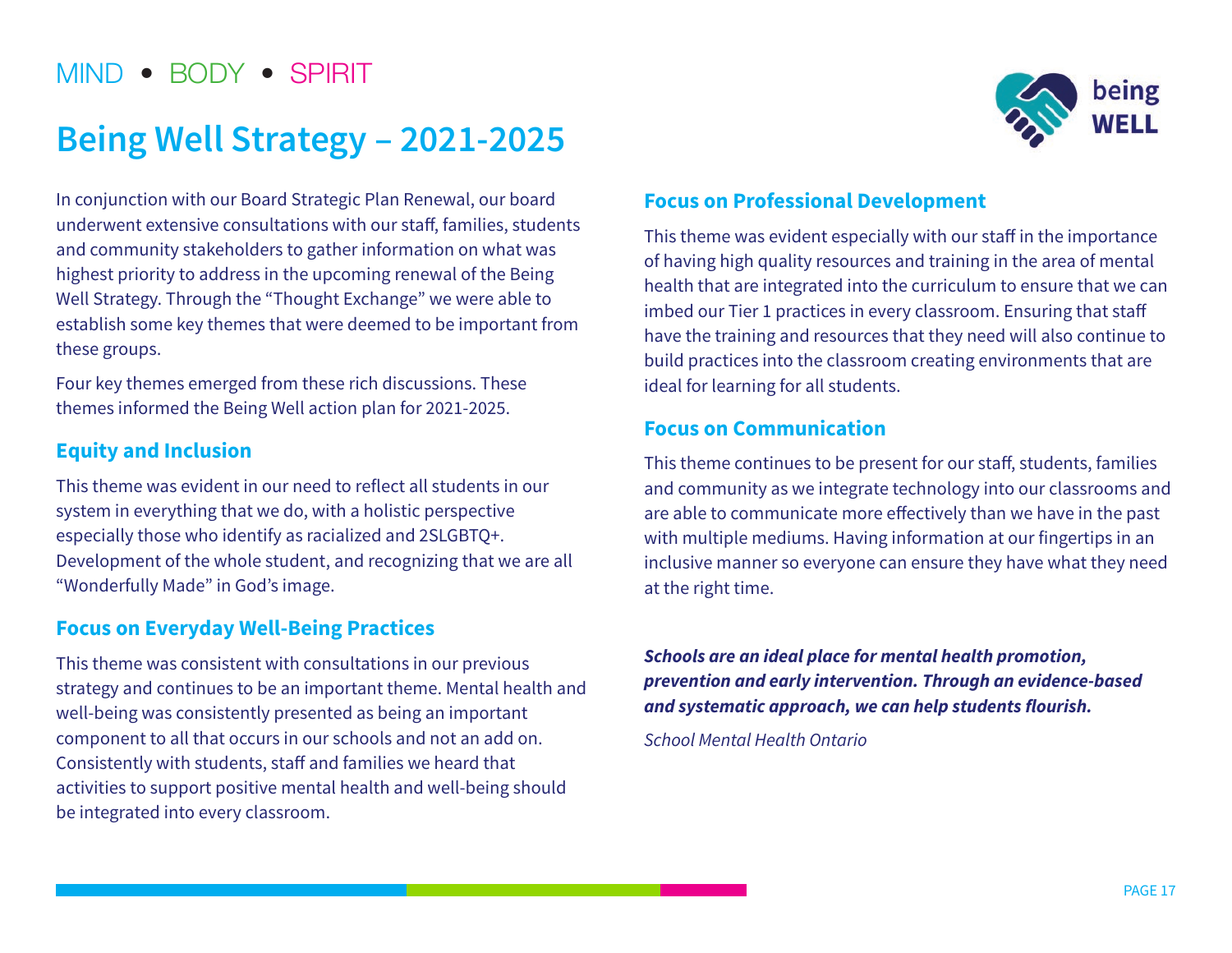## **2021-2025 – Being Well Action Plan**



| <b>Priority #1 - Growing Awareness</b>                                     |                                                                                                                                                               |                                                                                                                           |  |
|----------------------------------------------------------------------------|---------------------------------------------------------------------------------------------------------------------------------------------------------------|---------------------------------------------------------------------------------------------------------------------------|--|
| <b>Organizational Conditions</b>                                           | <b>Activities</b>                                                                                                                                             | <b>Resources</b>                                                                                                          |  |
| <b>Building Awareness of Wellness</b><br>Promotion and pathways to support | Materials to support well-being in the classroom<br>Understanding of Tier 1 roles in Schools<br>Online Drop in opportunities for Staff, Students and Families | School Mental Health Ontario web resources<br>MHL's will promote resources and continue discussions at school<br>meetings |  |
| <b>Stigma Reduction</b>                                                    | Awareness building resources for staff<br><b>Student presentations</b>                                                                                        | Jack.org<br>SMHO resources, integration of Mental Health into practices throughout<br>the system                          |  |
|                                                                            | Integration of Mental Health Lens in Policy                                                                                                                   | Integration of Being Well into policy review for stigma reduction and<br>normalization                                    |  |
| Shared Language and                                                        | PD related to mental health                                                                                                                                   | <b>School Mental Health Ontario</b>                                                                                       |  |
| understanding of mental health                                             | Presentations in classrooms                                                                                                                                   | <b>Mental Health Lit</b>                                                                                                  |  |
|                                                                            |                                                                                                                                                               | Self Reg resources - TMC                                                                                                  |  |
|                                                                            |                                                                                                                                                               | <b>Mental Health Team</b>                                                                                                 |  |
|                                                                            | Sharing of Tip Sheets, Resources with families                                                                                                                | SMHO resources, Mental Health Team                                                                                        |  |
|                                                                            | <b>Priority #2 - Enriching Understanding</b>                                                                                                                  |                                                                                                                           |  |
| <b>Organizational Conditions</b>                                           | <b>Activities</b>                                                                                                                                             | <b>Resources</b>                                                                                                          |  |
| <b>Promotion of Mental Health and</b>                                      | <b>Christian Meditation</b>                                                                                                                                   | <b>Christian Meditation Handbook</b>                                                                                      |  |
| <b>Well-being for All</b>                                                  | Curriculum connections to equity in classroom                                                                                                                 | We Are Wonderfully Made Resource                                                                                          |  |
|                                                                            | <b>Curriculum linked SEL resources</b>                                                                                                                        | <b>SMHO Faith and Wellness Resources</b>                                                                                  |  |
|                                                                            |                                                                                                                                                               | <b>Student Mental Health Action Kit</b>                                                                                   |  |
|                                                                            | Ongoing communication with families                                                                                                                           | Provision of communication and resources from SMHO to Families through<br>links to the Portal                             |  |
|                                                                            | Social Media Promotion of Being Well                                                                                                                          | Ongoing update of Social Media, Sharing of Resources and Learning<br><b>Opportunities</b>                                 |  |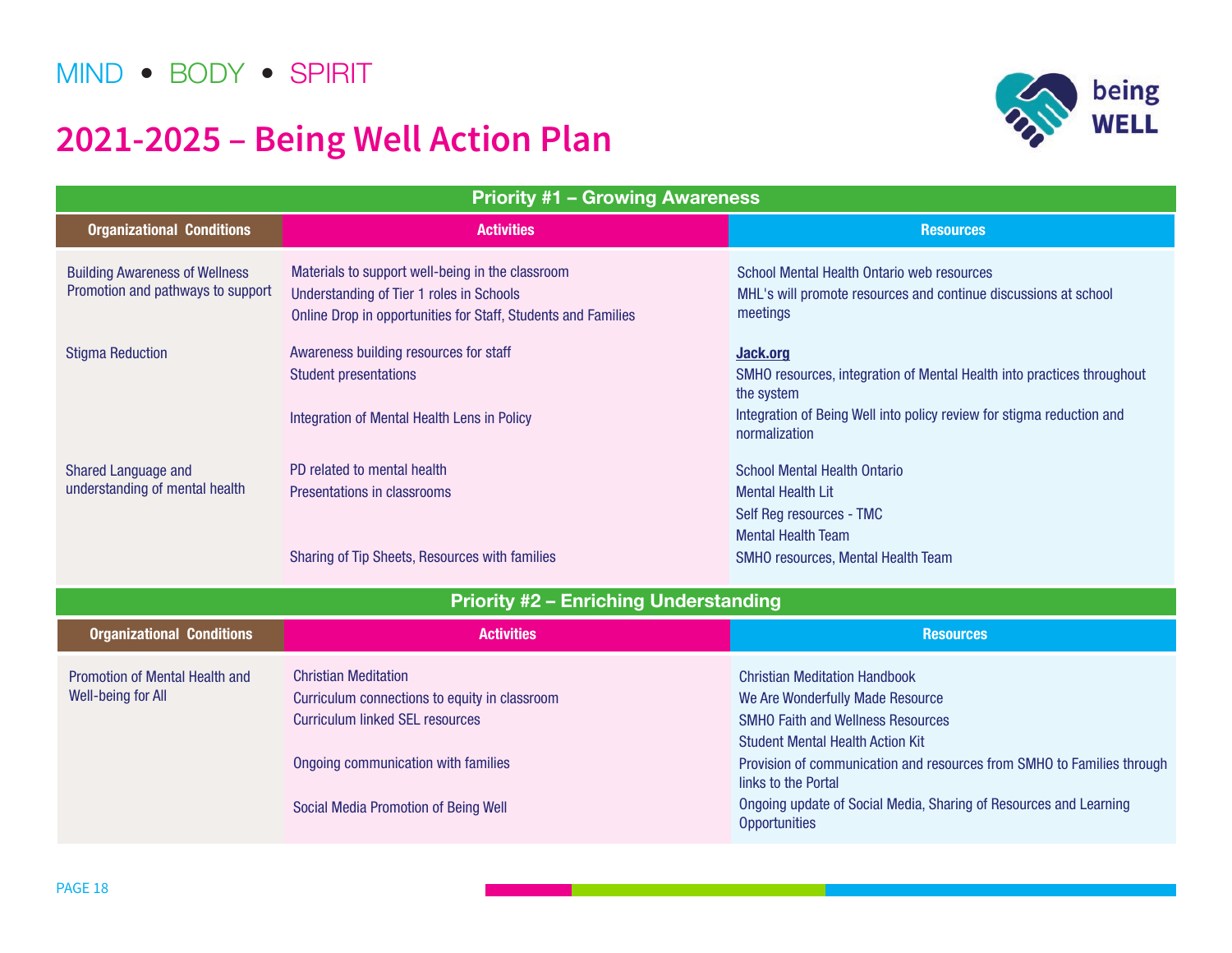## **2021-2025 – Being Well Action Plan CONTINUED**



| <b>Priority #2 - Enriching Understanding CONTINUED</b>            |                                                                                                                                                                                                                                                                                                                |                                                                                                                                                                                                                                                                                                                                                                                        |  |
|-------------------------------------------------------------------|----------------------------------------------------------------------------------------------------------------------------------------------------------------------------------------------------------------------------------------------------------------------------------------------------------------|----------------------------------------------------------------------------------------------------------------------------------------------------------------------------------------------------------------------------------------------------------------------------------------------------------------------------------------------------------------------------------------|--|
| <b>Organizational Conditions</b>                                  | <b>Activities</b>                                                                                                                                                                                                                                                                                              | <b>Resources</b>                                                                                                                                                                                                                                                                                                                                                                       |  |
| <b>Professional Learning Opportunities</b>                        | <b>Suicide Prevention and Intervention Protocols</b><br><b>Mental Health Literacy for Staff</b><br>NTIP Mental Health Professional Development<br><b>Resilience Focused education</b><br>Open contact with MHL's and staff to provide consultations<br>Integration of Multidisciplinary Learning Opportunities | SPIP training for all PVNC staff annually in September, update of protocol<br><b>MH Lit Online Course</b><br>Dr. Joti Samra training, MH Lit Resources<br>Special Education Staff study of Resilience<br>PD opportunities with Program Staff through Summer Learning Institute,<br>Lunch and Learns, Presentations, Staff Meetings                                                     |  |
| <b>Clarity in Roles of Staff for</b><br>Implementation            | <b>AIM Model</b><br><b>Circle of Support</b><br>PD ongoing support opportunities<br>Utilization of resources in classroom<br><b>Explicit Clarity of Roles</b>                                                                                                                                                  | <b>One Call Resource</b><br>SMHO resource for each school community<br>PD presentations ongoing<br>Guidelines for the Selection of School Mental Health Events and Activities<br>Ongoing Training on AIM model for continued role development of all staff                                                                                                                             |  |
|                                                                   | <b>Priority #3 - Fostering Culture</b>                                                                                                                                                                                                                                                                         |                                                                                                                                                                                                                                                                                                                                                                                        |  |
| <b>Organizational Conditions</b>                                  | <b>Activities</b>                                                                                                                                                                                                                                                                                              | <b>Resources</b>                                                                                                                                                                                                                                                                                                                                                                       |  |
| <b>Aligning with Equity Framework</b>                             | <b>Equity planning with Consultant</b><br>Integration of Equity in Mental Health Programming<br>Ongoing Role of Mental Health in Faith and Equity<br>Equity, cultural competency and Mental Health PD<br><b>Fostering Cultures of Belonging</b>                                                                | Implementation of equity plan<br>We Will Walk with our Children, We are Wonderfully Made resources,<br>Building a Bridge by Fr. James Martin<br><b>Faith and Equity Committee Participation</b><br>Integrated PD to promote within all activities at PVNC<br>Supports for students identifying as racialized and 2SLGBTQ+<br><b>Culturally Relevant and Responsive Pedagogy (CRRP)</b> |  |
| <b>Implementation of Evidenced</b><br><b>Informed Programming</b> | <b>Growth Mindset</b><br><b>Social Emotional Learning</b><br>Monitoring of Practices to best meet student needs                                                                                                                                                                                                | <b>Minds Up Curriculum</b><br><b>Social Thinking</b><br>Collaboration with SMHO for resources, strategies and modalities                                                                                                                                                                                                                                                               |  |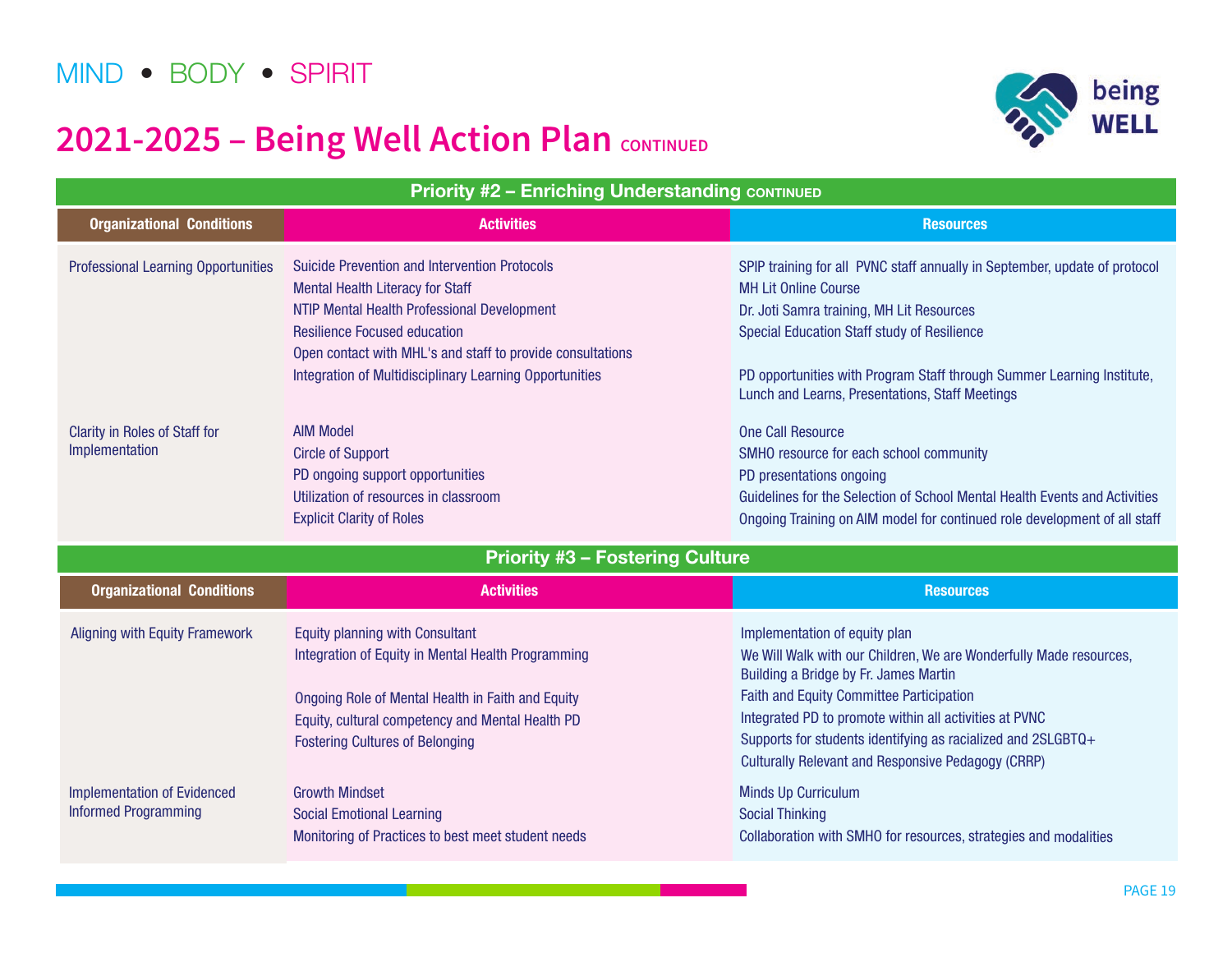## **2021-2025 – Being Well Action Plan CONTINUED**



| <b>Priority #3 - Fostering Culture CONTINUED</b>                          |                                                                                                                                                                                                |                                                                                                                                                                                                                                                                                                                                                                                                      |  |
|---------------------------------------------------------------------------|------------------------------------------------------------------------------------------------------------------------------------------------------------------------------------------------|------------------------------------------------------------------------------------------------------------------------------------------------------------------------------------------------------------------------------------------------------------------------------------------------------------------------------------------------------------------------------------------------------|--|
| <b>Organizational Conditions</b>                                          | <b>Activities</b>                                                                                                                                                                              | <b>Resources</b>                                                                                                                                                                                                                                                                                                                                                                                     |  |
| <b>Community Partnerships</b>                                             | <b>Being Well Portal</b><br><b>Community Planning Tables</b><br><b>Mental Health Supports in Schools</b><br><b>WAG</b><br><b>Environmental Stewardship</b>                                     | Ongoing update of community resources for students, staff and families<br>Participation in networks in community and planning tables<br>Partnership agreements with community agencies<br>Ongoing relationships with Community agencies and partners through<br><b>Wellness Advisory Committee activities</b><br>Pathways to Stewardship and Kinship, Resources related to Eco-Anxiety<br>management |  |
| <b>Staff Well-being Promotion</b>                                         | <b>Guarding Minds Survey and Focus Groups outcomes implementation</b><br><b>Staff Well-Being Resources</b>                                                                                     | Supports for staff in supporting mental health and well-being<br>Safety protocols in schools<br>Implementation of the National Standard for Psychological Health and<br>Safety in the Workplace<br>Portal sharing of resources and information to staff<br>Staff Tier 1 activities to promote Being Well<br>Staff resource page through the Loop                                                     |  |
| <b>Quality Improvement through</b><br>effective Monitoring and evaluation | <b>Assessment Practices that Promote Well-being</b><br><b>Support for monitoring Plan</b><br><b>CBIPSAW</b><br><b>Data Management</b><br><b>Annual Action Plan</b><br><b>Ongoing Reporting</b> | Assessment for Learning, Deep Learning<br>WAG. WIG, Student Engagement<br><b>Updates for Trustees, Admin Council</b><br>Annual Updates to promote well-being<br><b>CLEVR</b> conversion for documentation<br>Provision of Annual plan for achievement of 4 year goals<br>Provision of reports to the Ministry of Education and SMHO as requested                                                     |  |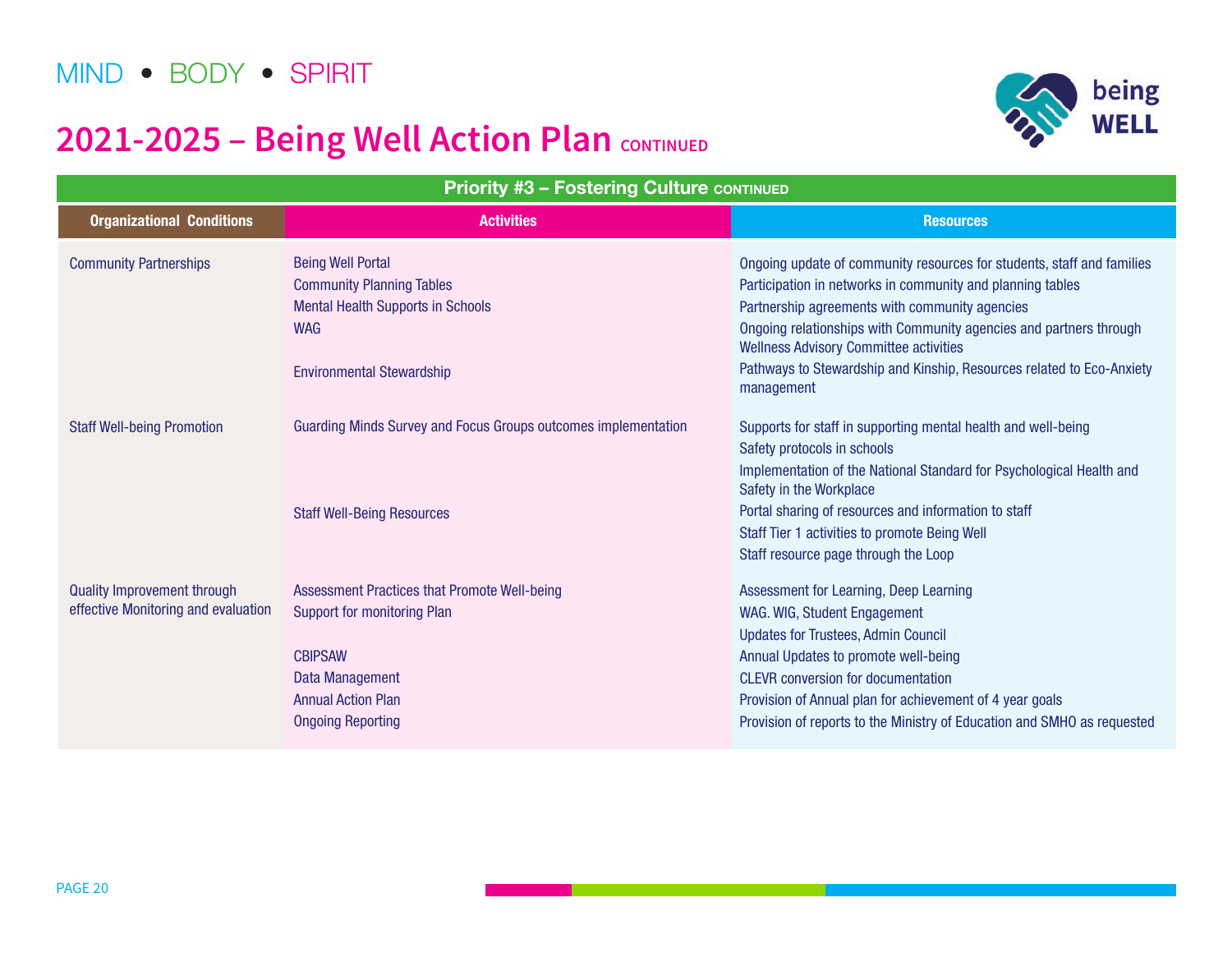## **Capacity Building Focus Areas**

#### **System Leaders**

- $\blacklozenge$  Organizational conditions
- $\blacklozenge$  Suicide Prevention, Intervention, and Postvention
- $\triangle$  Guidelines for the Selection of School-Based Mental Health **Activities**
- $\blacklozenge$  Psychological Health in the Workplace

#### **Board Well-Being Implementation Group**

- $\blacklozenge$  Organizational conditions
- $\blacklozenge$  Suicide Prevention, Intervention, and Postvention
- $\bullet$  Guidelines for the Selection of School-Based Mental Health **Activities**
- $\blacklozenge$  Psychological Health in the Workplace

#### **School Mental Health Professionals**

- $\blacklozenge$  Applied Suicide Intervention Skills Training (ASIST)
- $\blacklozenge$  Implementation of Tier 1 supports in schools
- $\triangle$  Supporting students in Tier 2 and transitioning to Tier 3 supports in the community



#### **School Leaders**

- $\blacklozenge$  Leading Mentally Healthy Schools
- $\blacklozenge$  Suicide Prevention, Intervention, and Postvention
- $\triangle$  Guidelines for the Selection of School-Based Mental Health **Activities**
- $\blacklozenge$  Psychological Health in the Workplace

### **Teachers/Special Education Consultants/Special Education Resource Teachers**

- $\blacklozenge$  Supporting Minds Strategies at a Glance
- $\triangle$  Guidelines for the Selection of School-Based Mental Health **Activities**
- ◆ School Mental Health LIT Online Modules
- $\triangle$  Curriculum-linked Mental Health Resources

#### **All Staff**

- $\blacklozenge$  Mental Health First Aid
- $\blacklozenge$  safeTALK/START
- $\triangle$  Compassion Fatigue and Self-care
- $\blacklozenge$  Everyday well-being practices
- ◆ Mental Health Support Resources & Services
- $\blacklozenge$  Mental Health LIT Online Modules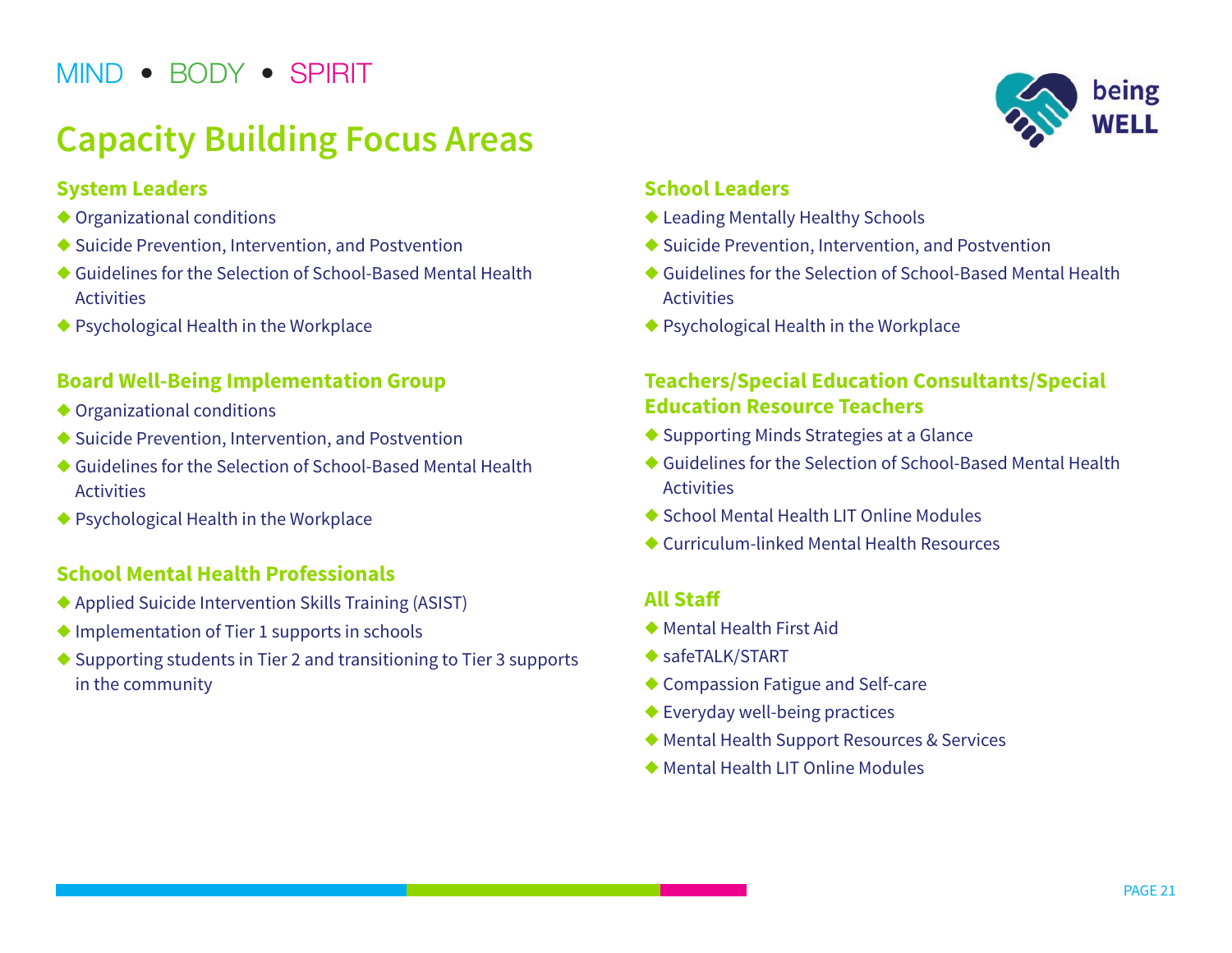## **Leadership Structures**

#### **Mental Health and Well-Being Leadership Team**

| ◆ Joan Carragher            | <b>Director of Education</b>                             |
|-----------------------------|----------------------------------------------------------|
| ◆ Administrative Council    | <b>Superintendents and Managers</b>                      |
| ◆ Laurie Corrigan           | Superintendent of Learning /<br><b>Special Education</b> |
| ◆ Stephen O'Sullivan        | <b>Superintendent of Human Resources</b>                 |
| ◆ Dr. Cynthia Chan Reynolds | Psychologist /<br><b>Manager of Student Services</b>     |
| ◆ Jennifer Angelo           | <b>Mental Health Lead</b>                                |
| ◆ Mandy Hamu                | Mental Health Lead, Family Focus                         |
| ◆ Corrie McInroy            | <b>Wellness Co-ordinator</b>                             |

#### **Well-Being Implementation Group**

- $\blacklozenge$  Superintendent of Special Education
- $\blacklozenge$  Superintendent of Human Resources or designate
- $\blacklozenge$  Mental Health Leads
- $\blacklozenge$  Psychologist
- $\triangle$  Staff Wellness Co-ordinator
- $\blacklozenge$  Manager of Communication Services
- ◆ Special Education Support Staff Facilitator
- $\triangle$  Faith Animator



- $\blacklozenge$  Religious Education and Family Life Consultant
- $\blacklozenge$  New Leaf Social Worker
- $\blacklozenge$  Indigenous Education Lead
- ◆ Student Achievement Consultant (HPE)
- $\blacklozenge$  MISA Lead

#### **Well-Being Advisory Group**

- $\blacklozenge$  Well-Being Implementation Group members
- $\triangle$  CUPE Union Representative
- $\blacklozenge$  OECTA Union Representative
- $\blacklozenge$  Principal
- $\blacklozenge$  Equity Advisor
- ◆ Special Education Resource Teacher
- ◆ Information Technology Representative
- $\blacklozenge$  Chaplaincy Representative
- $\blacklozenge$  SEAC Representative
- ◆ Regional Healthy Schools Liaisons
- $\triangle$  Community Mental Health Agency representation extended in all 4 areas of the board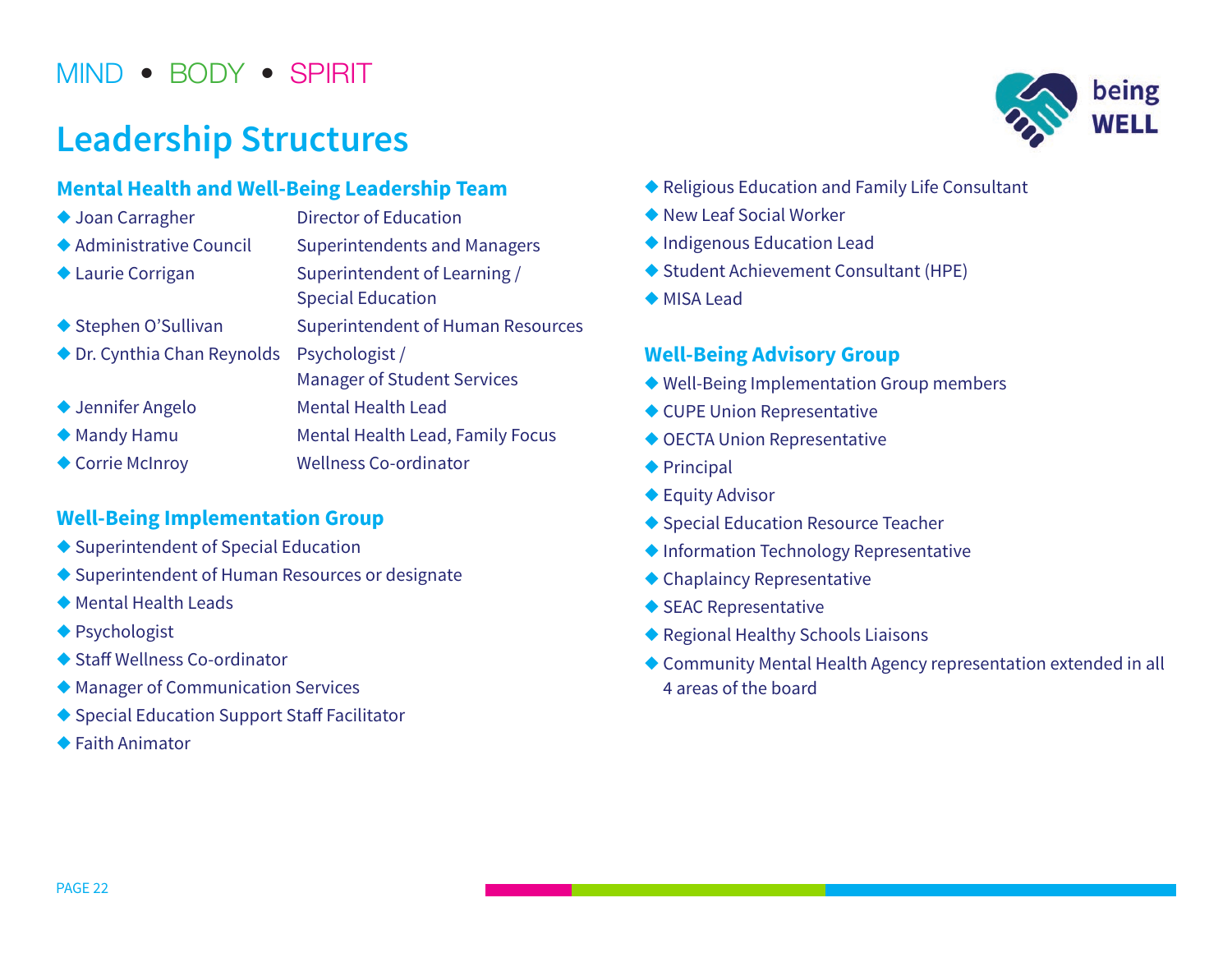### **Supporting Documents**



<https://www.pvnccdsb.on.ca/our-board/vision-mission-and-strategic-priorities/>

**World Health Organization** <https://www.who.int/news-room/fact-sheets/detail/mental-health-strengthening-our-response>

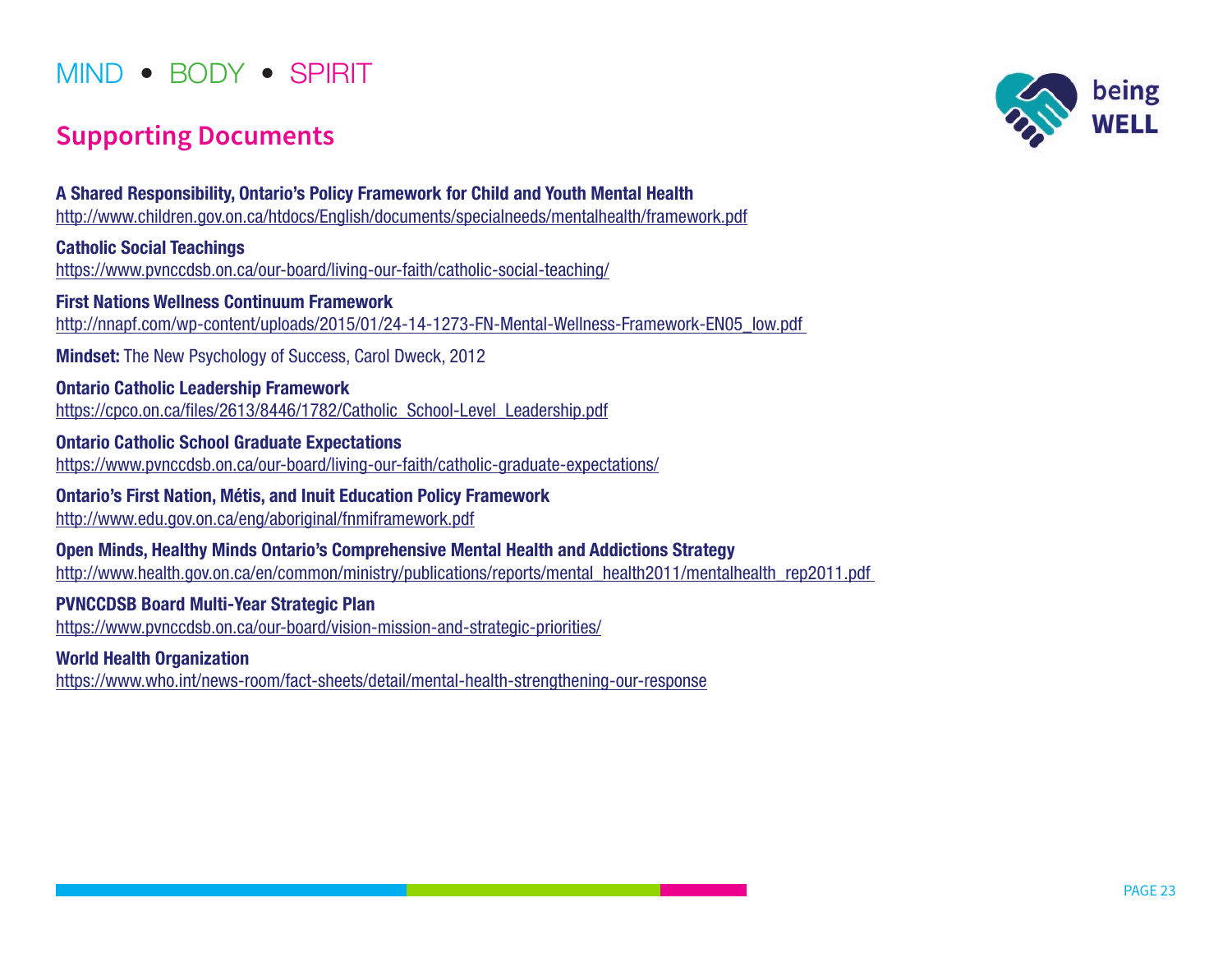### **Web Resource List**

**Jack.org** <https://jack.org/covid>

**The Collaborative for Academic, Social, and Emotional Learning** <http://www.casel.org/>

**The Psychology Foundation of Canada** <www.psychologyfoundation.org>

**Together to Live** [http://www.togethertolive.ca/](http://www.togethertolive.ca/ ) 

### **Resources for Students, Parents and Families**

**PVNC Being Well Portal** <https://beingwell.pvnccdsb.on.ca/>

**Kids Help Phone** <www.kidshelpphone.ca>

**Regional Resources** <http://pvn.cc/cr>

### **Staff Mental Health**

**Employee Assistance Program** [http://www.humanacare.ca/](http://www.humanacare.ca/ ) 

**Psychology Foundation of Canada Resources** [https://www.stressstrategies.ca/](https://www.stressstrategies.ca/ ) 

## **Resources and Toolkits for Schools and Educators**

**Canada's Eat Well Plate**  <https://food-guide.canada.ca/en/tips-for-healthy-eating/make-healthy-meals-with-the-eat-well-plate/>

**Canadian Physical Activity Guidelines** http://www.csep.ca/en/guidelines/24-hour-movement-guidelines

**Caring for Syrian Refugee Children** [http://cmascanada.ca/wp-content/uploads/2015/12/Supporting\\_Refugees/Caring%20for%20Syrian%20Refugee%20Children-final.pdf](http://cmascanada.ca/wp-content/uploads/2015/12/Supporting_Refugees/Caring%20for%20Syrian%20Refugee%20Children-final.pdf)

**OPHEA Healthy Schools, Healthy Communities** [https://www.ophea.net/](https://www.ophea.net/ ) 

**School Mental Health Ontario** [http://smho-smso.ca/](http://smho-smso.ca/ ) 

**Self-Regulation Resources from The MEHRIT Centre** [https://self-reg.ca/](https://self-reg.ca/ ) 

**Talking About Mental Illness (TAMI)** <www.tamidurham.ca>

**TEACHResiliency** <https://www.porticonetwork.ca/web/teach-resiliency/home>

PAGE 24

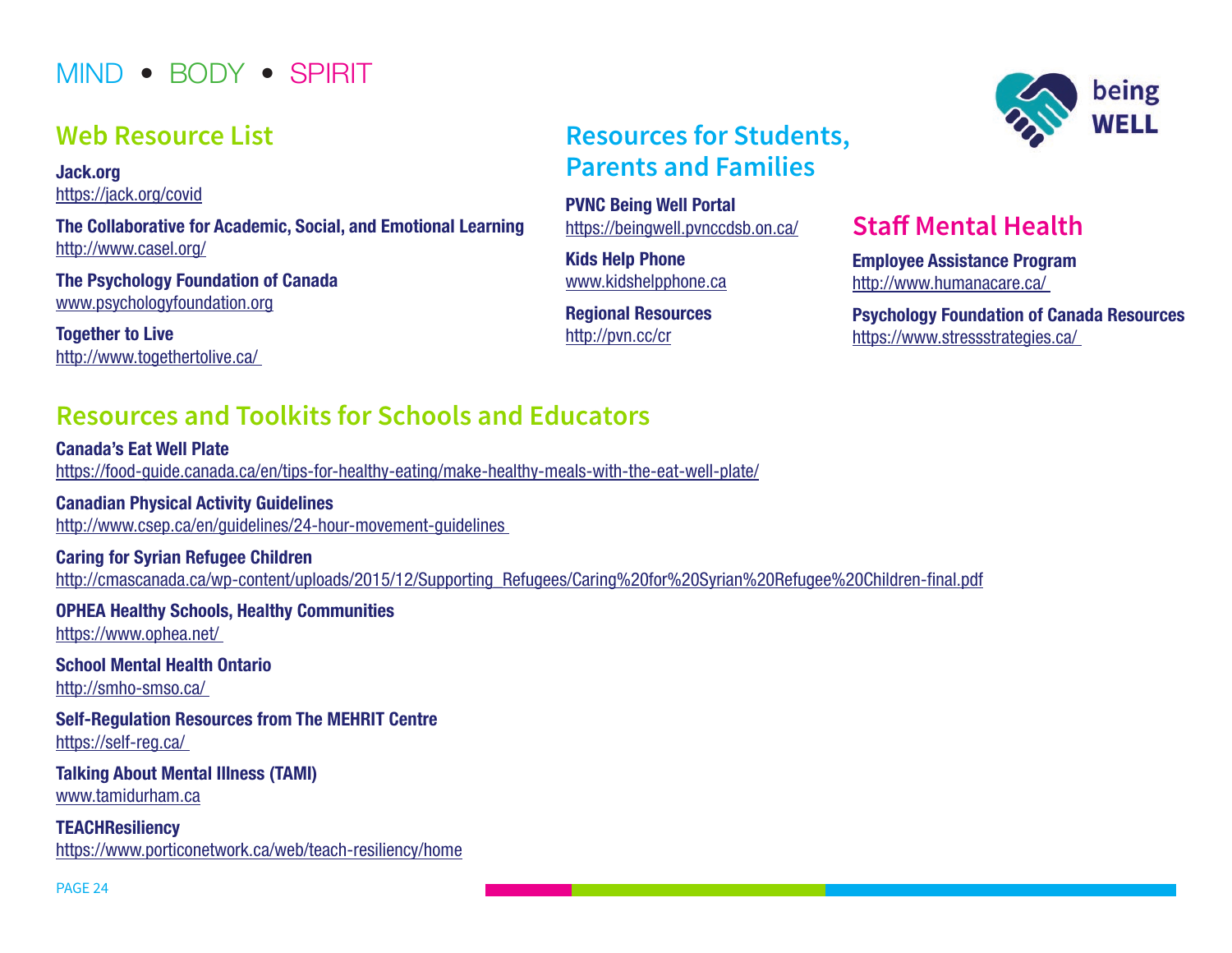



The future of any society depends on its ability to foster the healthy development of the next generation.

> HARVARD UNIVERSITY CENTER ON THE DEVELOPING CHILD